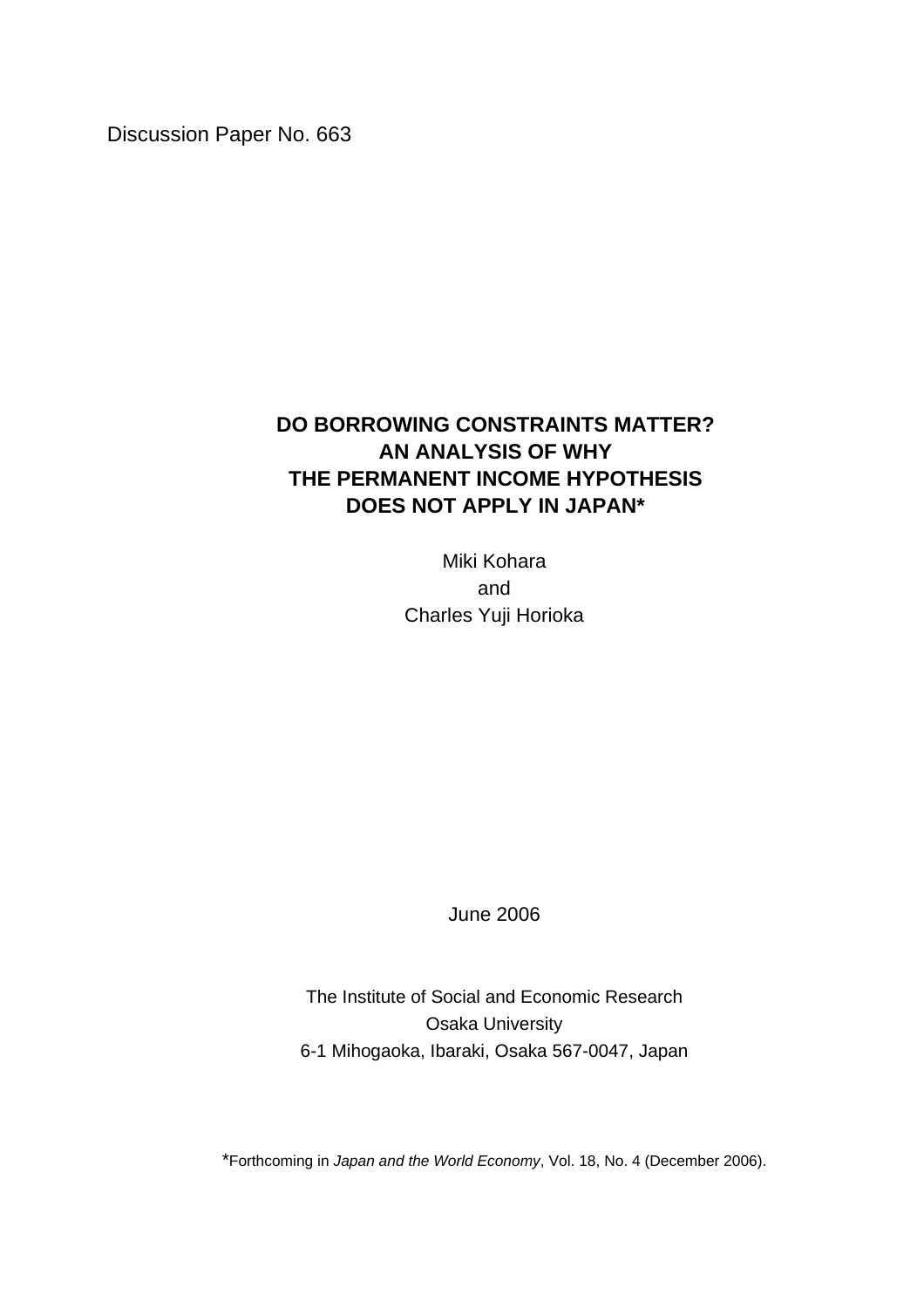# Do Borrowing Constraints Matter? An Analysis of Why the Permanent Income Hypothesis Does Not Apply in Japan

Miki Kohara<sup>\*</sup>and Charles Yuji Horioka<sup>††</sup>

### Abstract

We use micro data on young married households from the Japanese Panel Survey of Consumers in order to analyze the importance of borrowing constraints in Japan. We find (1) that 8 to 15 percent of young married Japanese households are borrowing-constrained, (2) that household assets and the husband's educational attainment are the most important determinants of whether or not a household is borrowing-constrained, and (3) that the Euler equation implication is rejected for both the full sample and for the subsample of unconstrained households. These results suggest that the life cycle/permanent income hypothesis does not apply in Japan and that the presence of borrowing constraints is not the main reason why it does not apply.

Key Words: Borrowing constraints; Liquidity constraints; Consumption; Life Cycle/Permanent Income Hypothesis; Permanent Income Hypothesis; Euler Equation; Households; Japan JEL Classification Codes: D1, D9, E2, and G1

Osaka School of International Public Policy, Osaka University; 1-31, Machikaneyama, Toyonaka, Osaka 560-0043, Japan. (Tel) 81-6-6851-5622 (E-mail) kohara@osipp.osaka-u.ac.jp

<sup>†</sup>Institute of Social and Economic Research, Osaka University, 6-1, Mihogaoka, Ibaraki, Osaka 567-0047, Japan

<sup>‡</sup>The authors are grateful to Kenn Ariga, Anton Braun, Robert Dekle, Yasushi Hamao, Fumio Hayashi, Yasushi Iwamoto, Shizuka Sekita, Toshiaki Tachibanaki, and seminar participants at Osaka University and the University of Tokyo for their valuable comments and to the Ministry of Education, Culture, Sports, Science and Technology of the Japanese Government for Grant-in-Aid for Scientific Research number 12124207, which supported this research.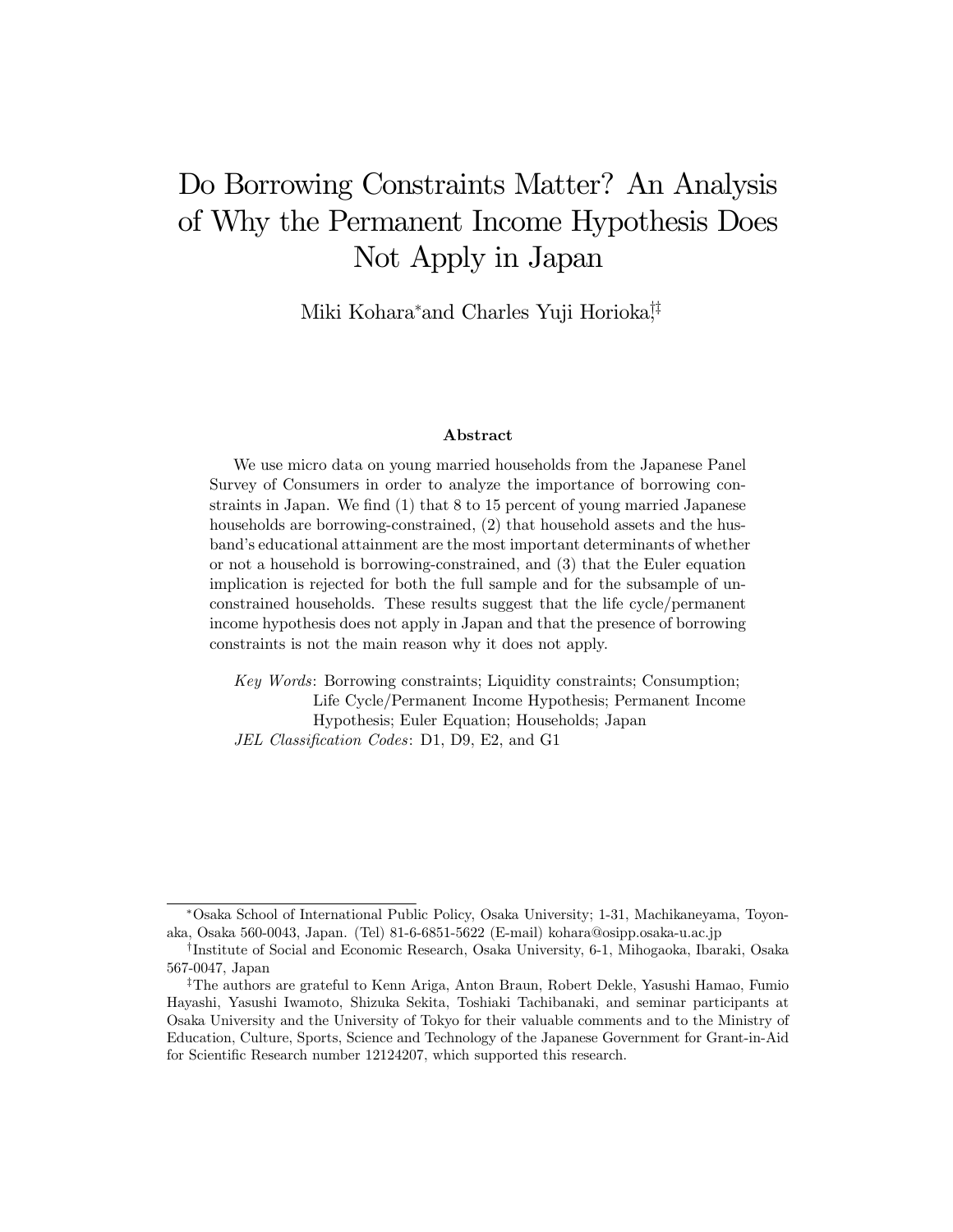# 1 Introduction

If the life cycle/permanent income hypothesis (hereafter LCPIH) holds, changes in consumption should not be sensitive to changes in expected income. On the other hand, if this hypothesis does not hold (for example, because households are borrowing-constrained), changes in consumption will be sensitive to changes in expected income. Thus, a commonly used test of the validity of the LCPIH is to estimate an Euler equation to see whether changes in consumption are sensitive to changes in expected income.

If the LCPIH does not hold and the reason is the existence of borrowing constraints, we would expect changes in consumption to be sensitive to changes in expected income in the case of borrowing-constrained households but not in the case of unconstrained households. In this paper, we use micro data on young married households from the Japanese Panel Survey of Consumers, conducted by the Institute for Research on Household Economics, to shed light on (1) the prevalence of borrowing constraints in Japan, (2) what households are borrowing-constrained in Japan, (3) whether the LCPIH holds in Japan, and (4) whether the presence of borrowing constraints is the reason why the LCPIH does not hold in Japan.

To summarize our main findings, we find (1) that 8-15 percent of young married Japanese households are borrowing-constrained, (2) that household assets and the husband's educational attainment are the most important determinants of whether or not a household is borrowing-constrained, and (3) that the Euler equation implication is rejected for both the full sample and for the subsample of unconstrained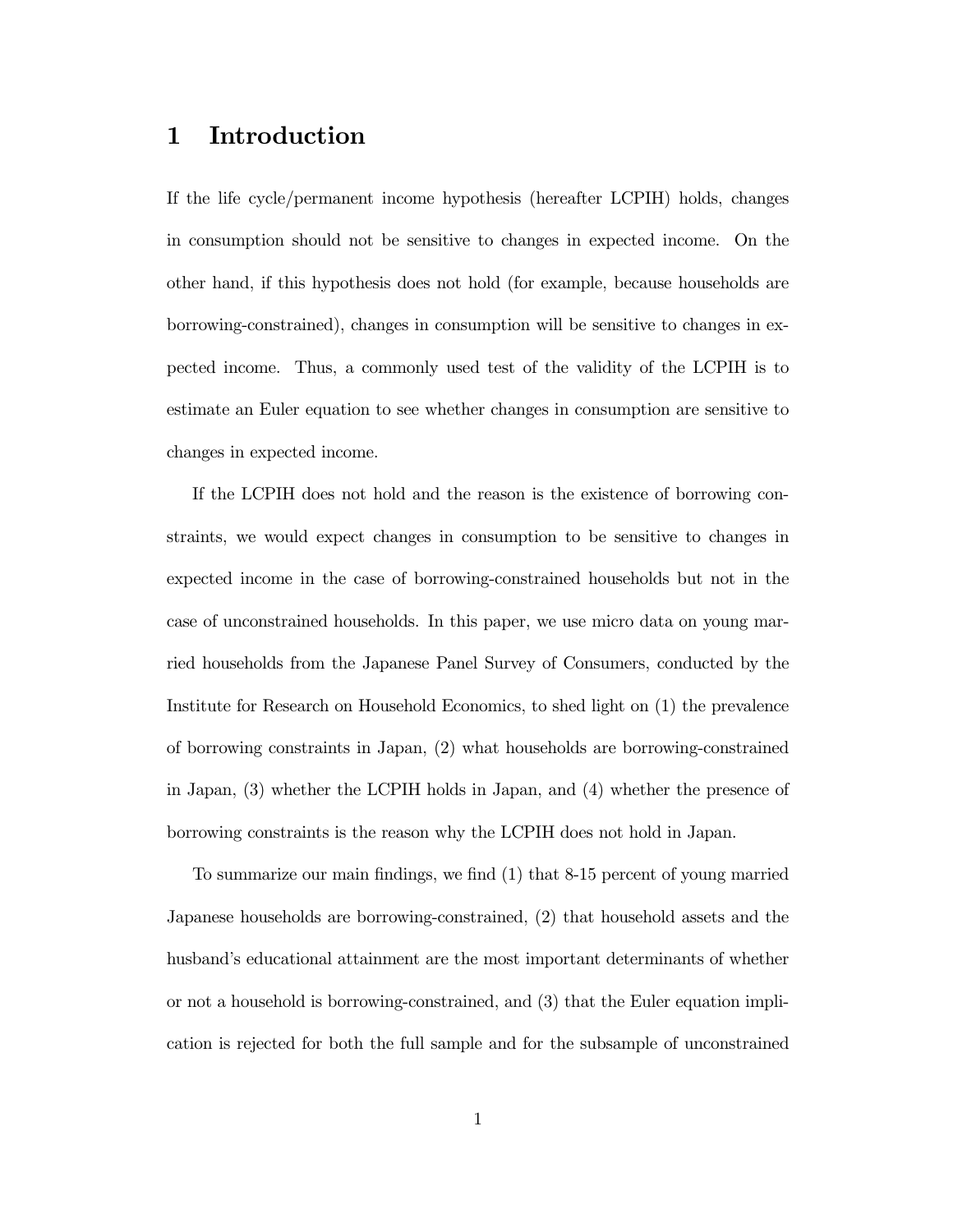households. These results suggest that the LCPIH does not apply in Japan and that the presence of borrowing constraints is not the main reason why it does not apply.

The paper is organized as follows: in Section 2, we present the theoretical model; in Section 3, we describe the data and analyze what households are borrowingconstrained in Japan; in Section 4, we present the results of our Euler equation tests; and Section 5 concludes.

# 2 The Model

### 2.1 Consumption Smoothing

Consumption smoothing behavior is characterized by the Euler equation. We summarize this, making the usual assumptions. An individual holds  $A_t$  of total assets at the beginning of period t and purchases a total of  $N_t$  of assets at (the end of) t. The individual earns a real wage of w, and spends it on the consumption of goods, c, and the purchase of assets, N. We do not consider the individual's leisure choice, and assume w is exogenous. The saving constraint faced by the consumer is described as  $N_t - A_t = w_t - c_t$ . The asset accumulation constraint is  $A_{t+1} = N_t(1 + r_{t+1})$  where  $r_{t+1}$  is the interest rate at the beginning of period  $t+1$ . All individuals face the same interest rate, live for a finite lifetime  $T$ , and leave no bequests at  $T+1$ . Suppose that the individual's utility is stationary and additively separable over time and written as  $E_t$  $\int \frac{1}{\sqrt{2}}$  $\left\{\frac{T}{k=t} \frac{1}{(1+\rho)^{k-t}} u(c_k)\right\}$ , where  $E_t$  is an expectation operator conditional on ino formation available at t, u is a function that is increasing and concave in  $c_t$  and  $\rho$ is the rate of time preference, which is assumed to be homogeneous over individuals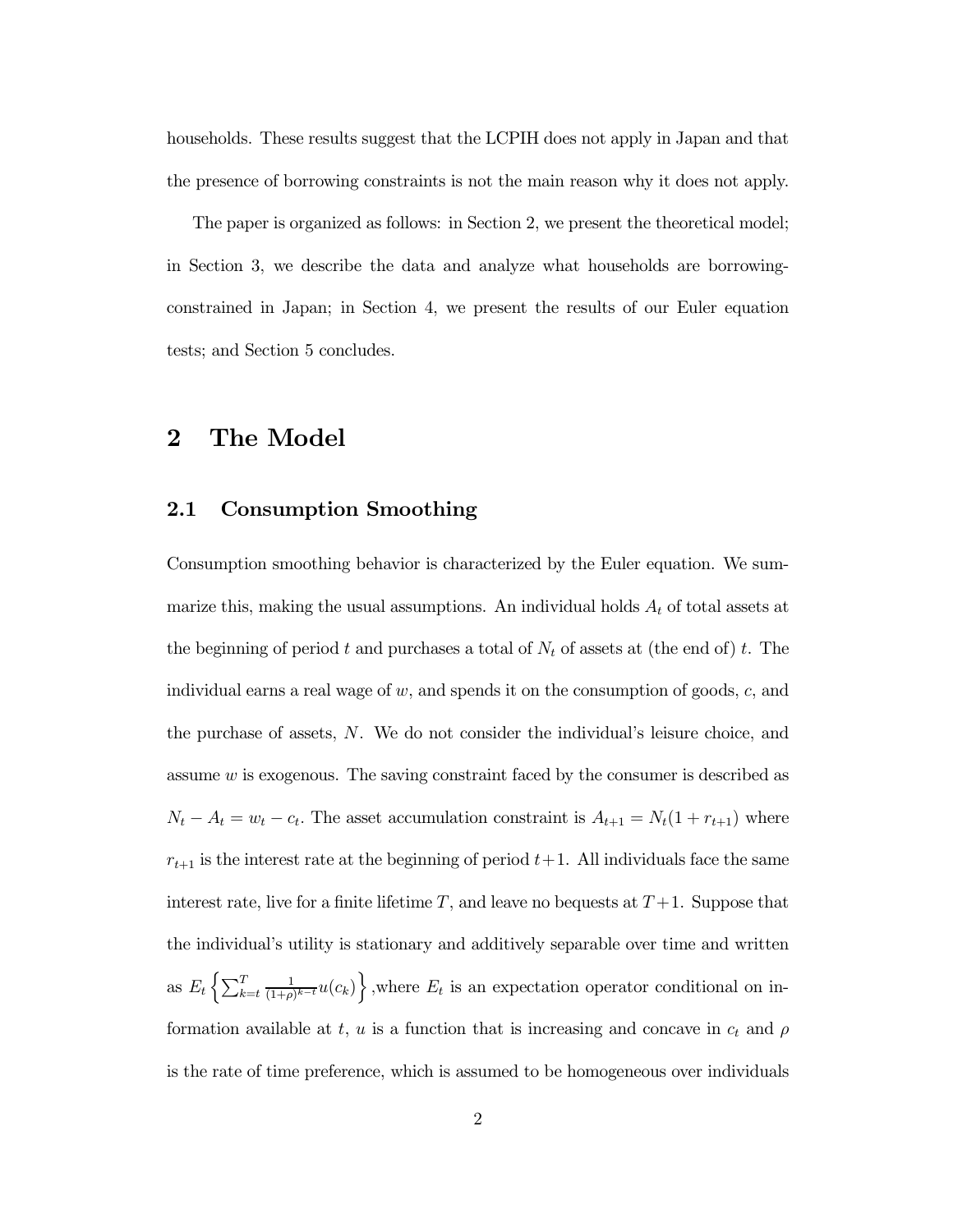and time. The representative consumer's maximization problem can be written as a dynamic programming problem. Maximizing  $V_t = u(c_t) + \frac{1}{1+\rho} E_t V_{t+1}(A_{t+1}, w_{t+1}),$ we obtain the first order condition for consumption:  $E_t \left\{ \frac{\partial u_t}{\partial c_t} - \frac{1+r_{t+1}}{1+\rho} \right\}$ n $\partial u_{t+1}$  $\frac{\partial u_{t+1}}{\partial c_{t+1}}\Big\} = 0.$ This is the Euler equation, implying consumption at  $t$  should be chosen so that the expected discounted gain of saving now for the future is equal to marginal utility in this period. Further assume that utility is isoelastic,  $u(c_{it}) = c_{it}^{1-\gamma}/1 - \gamma$ , where  $\gamma$  is the risk aversion parameter. Marginal utility is convex and allows for precautionary saving as a special case. If it is assumed that  $\ln c_{i,t+1}$  and  $r_{t+1}$  have a joint normal distribution, the Euler equation becomes

$$
E_t \Delta \ln c_{i,t+1} = \gamma^{-1} (E_t r_{t+1} - \rho) + \frac{1}{2} \gamma \omega_{i,t}^2.
$$
 (1)

In the last term,  $\omega_{i,t}^2$  is the conditional variance, which equals the variance of  $({\Delta \ln c_{i,t+1} - r_{t+1}/\gamma})$  and partly reflects uncertainty and the precautionary motive for saving.

There are at least two ways to test the validity of equation (1). The first way is to test a structural form, estimating utility function parameters using Generalized Method of Moments (nonlinear instrumental variable) estimation. This is a direct test using the Euler equation, whose error term should be orthogonal to information before  $t$  (see, for example, Runkle  $(1991)$ ). GMM estimation is beneficial in the sense that we can avoid the approximation of linear marginal utility in consumption, the assumption of distribution, and the assumption of income exogeneity.

However, many researchers have for a long time used another way to test the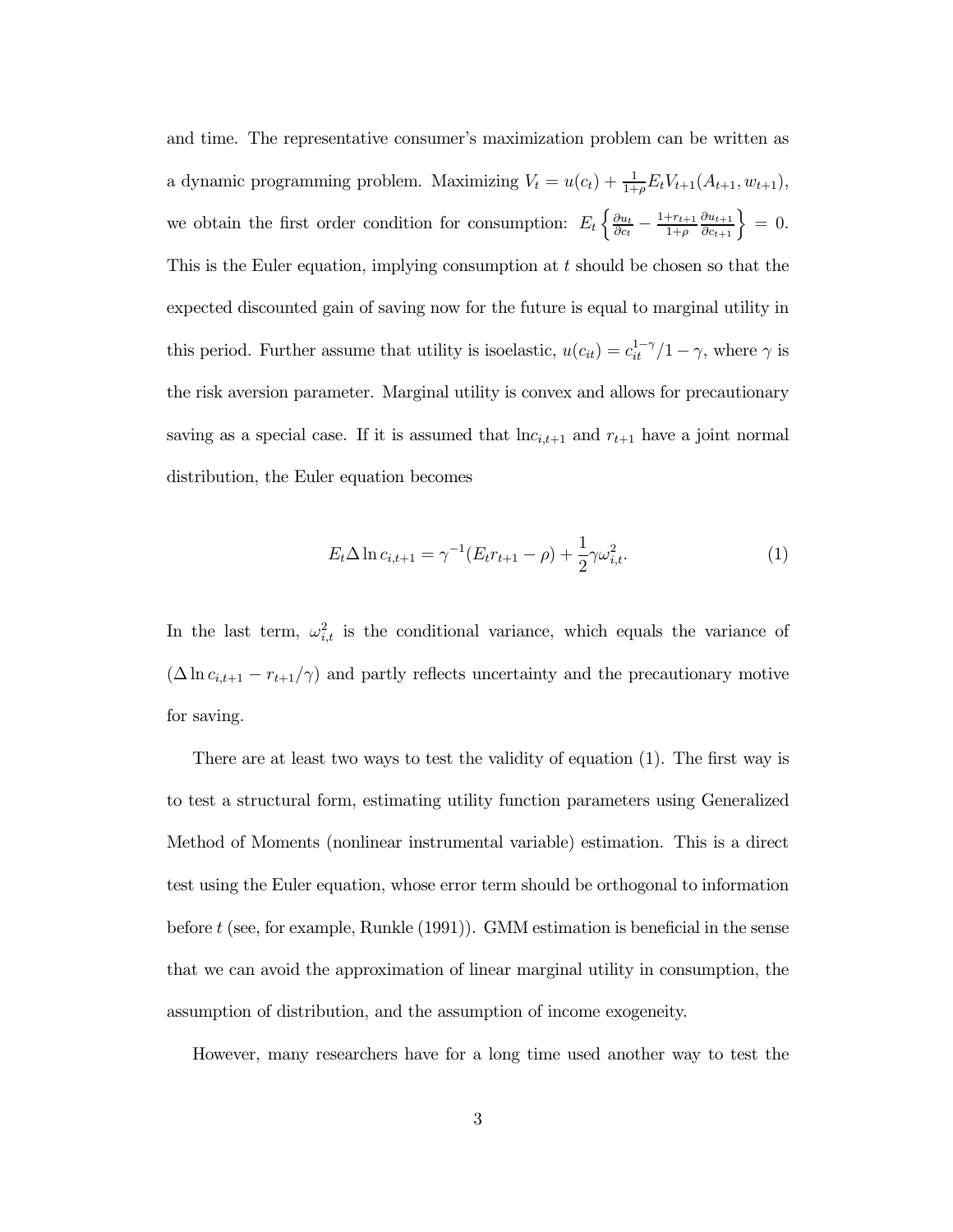Euler equation implication. This is a test of the reduced form Euler equation with additional variables in past information sets. It tests the validity of this additional information (for example, income changes) predicted by previous information. Additional variables should not explain consumption changes if the Euler equation holds. For example, consumption changes should not react to predicted income changes. That is, we test whether  $\beta = 0$  in the equation

$$
\Delta \ln c_{i,t+1} = \alpha_1 F_t + \alpha_2 \Delta X_{i,t+1} + \alpha_3 \frac{1}{2} \gamma \omega_{i,t}^2 + \beta \Delta \ln y_{i,t+1}^e + \varepsilon_{i,t+1},\tag{2}
$$

where  $\Delta \ln y_{i,t+1}^e$  is income predicted by individuals using the information available to them. This is calculated as predicted values from the first stage estimation of  ${\Delta \ln y_{i,t+1}}$ .  $F_t$  is a time-varying variable including  ${\gamma^{-1}(E_t r_{t+1} - \rho)}$ . Preference shifts, described as  $\Delta X_{i,t}$ , could affect the consumption plan at any point in time. The third term is the conditional variance of the uncertain components. One of our main focuses is to review past studies using proper data on consumption smoothing. Thus, we conduct this reduced form exclusion test. Since our data are panel data on households, we conduct IV estimation controlling for household-specific differences by applying fixed effects estimation and random effects estimation. The null hypothesis is that the Euler equation holds and that individuals smooth consumption changes against predicted income changes. That is,  $\beta = 0$ : consumption does not react to predicted income changes.

Most past studies drop the conditional variance term,  $\frac{1}{2}\gamma \omega_{i,t}^2$ , simply assuming that it is the same across individuals. It is often necessary to make this assumption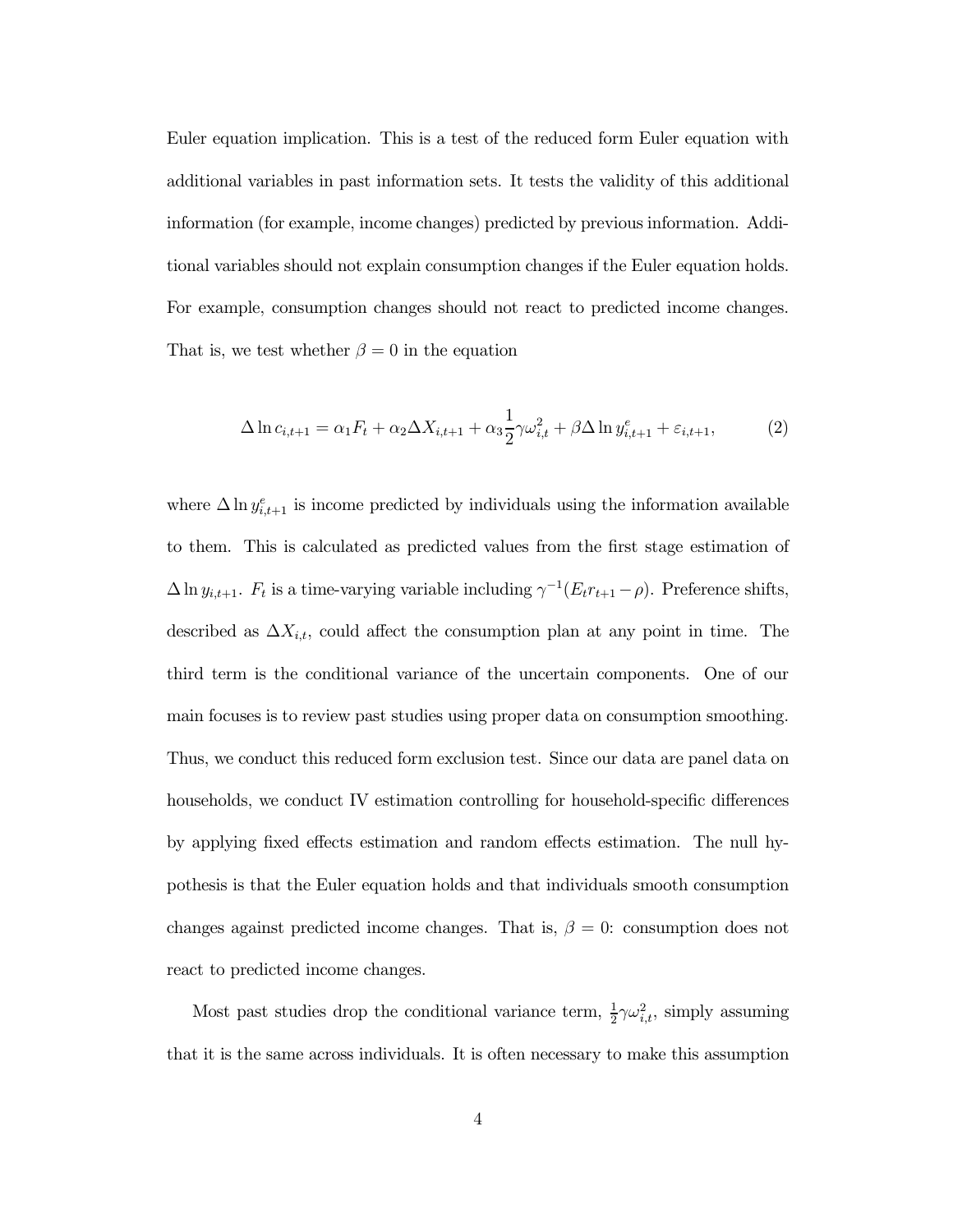because information is seldom available on precautionary motives, but Jappelli and Pistafferri (2000) emphasize the importance of including this term; if we ignore this term and if  $\Delta \ln y_{i,t+1}^e$  is related to uncertainty or precautionary saving motives,  $\beta$ measures not the sensitivity of consumption to income but the effect of uncertainty on consumption. Jappelli and Pistaferri (2000) regard nominal (observable) income variance as a proxy for the uncertainty term  $\gamma \omega_{i,t}^2$  and include it as one of the explanatory variables.

This method could, however, be problematic for the following reasons: First, income uncertainty is only one of many uncertainties individuals face and is not a sufficient indicator of general uncertainty. Second, even if uncertainty consists only of income uncertainty, using actual income uncertainty as a proxy for  $\gamma \omega_{i,t}^2$  as well as  $\Delta \ln y_{i,t+1}^e$  may raise a problem due to the correlation between the two. Thus, we calculate consumption variances for each household, and conduct an additional test of the Euler equation implication controlling for this term.

# 2.2 Violation of Consumption Smoothing

If markets are complete and there exist appropriate securities against any future state, each household's consumption is fully insured against any idiosyncratic shock. Households can smooth consumption changes completely over expected and unexpected income fluctuations, sharing risks with each other. Previous studies have tested this implication of consumption full insurance and most have rejected it. Although it is important to find a situation (if any) where full insurance holds, the rejection of the implication is not surprising. A more interesting issue is what can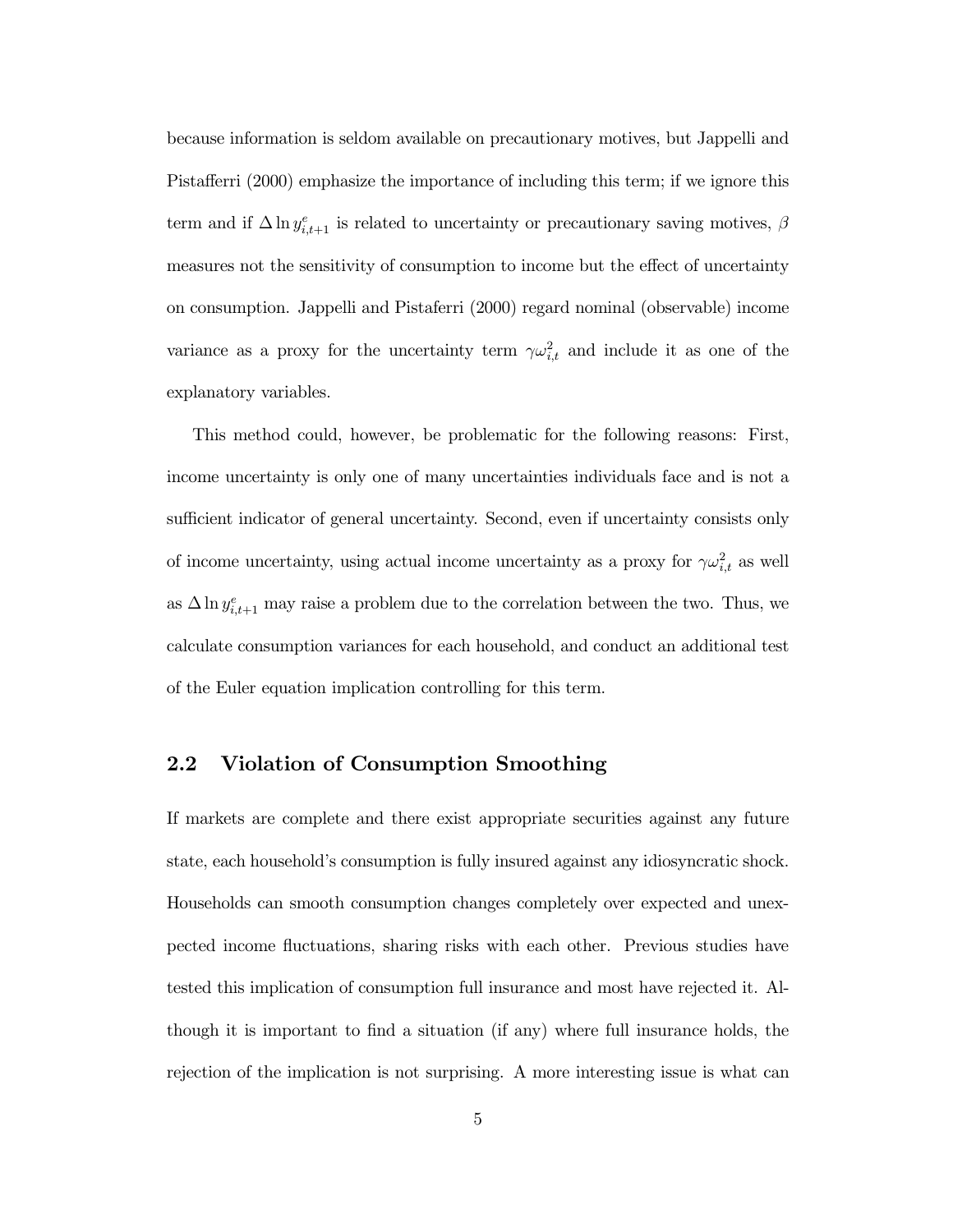and what cannot explain the violation of the implication.

For example, the existence of borrowing constraints may cause the Euler equation implication to be rejected. Many studies have, for a long time, inquired into the existence of borrowing constraints and the differences in consumption behavior between borrowing-constrained and unconstrained households. Households should fail to smooth consumption if they encountered an unexpected shock and could not borrow to carry out their original plans. Thus, unconstrained households should not react to income shocks, while constrained households should react strongly. Based on this analogy, many researchers have tested the Euler equation (e.g., Eq. (2)) and have interpreted  $\beta$  as the proportion of borrowing-constrained households.

Once we have rejected the Euler equation implication, we should seek the reason for it, checking each possible explanation one by one. The following parts focus on the existence of borrowing constraints, which is the most frequently used explanation for the violation of the Euler equation implication. Specifically, we identify unconstrained households using unique information on households' borrowing constraints and test the Euler equation implication using this subsample. If the existence of borrowing constraints is the primary explanation for the violation of the Euler equation implication, we should find evidence of the Euler equation implication for this sample but not for the full sample. However, if other explanations for the violation of the Euler equation implication matter, we should not find support for this implication even for the unconstrained sample. We will discuss other possible explanations for the violation of the Euler equation implication later after we have examined the empirical results for borrowing constraints.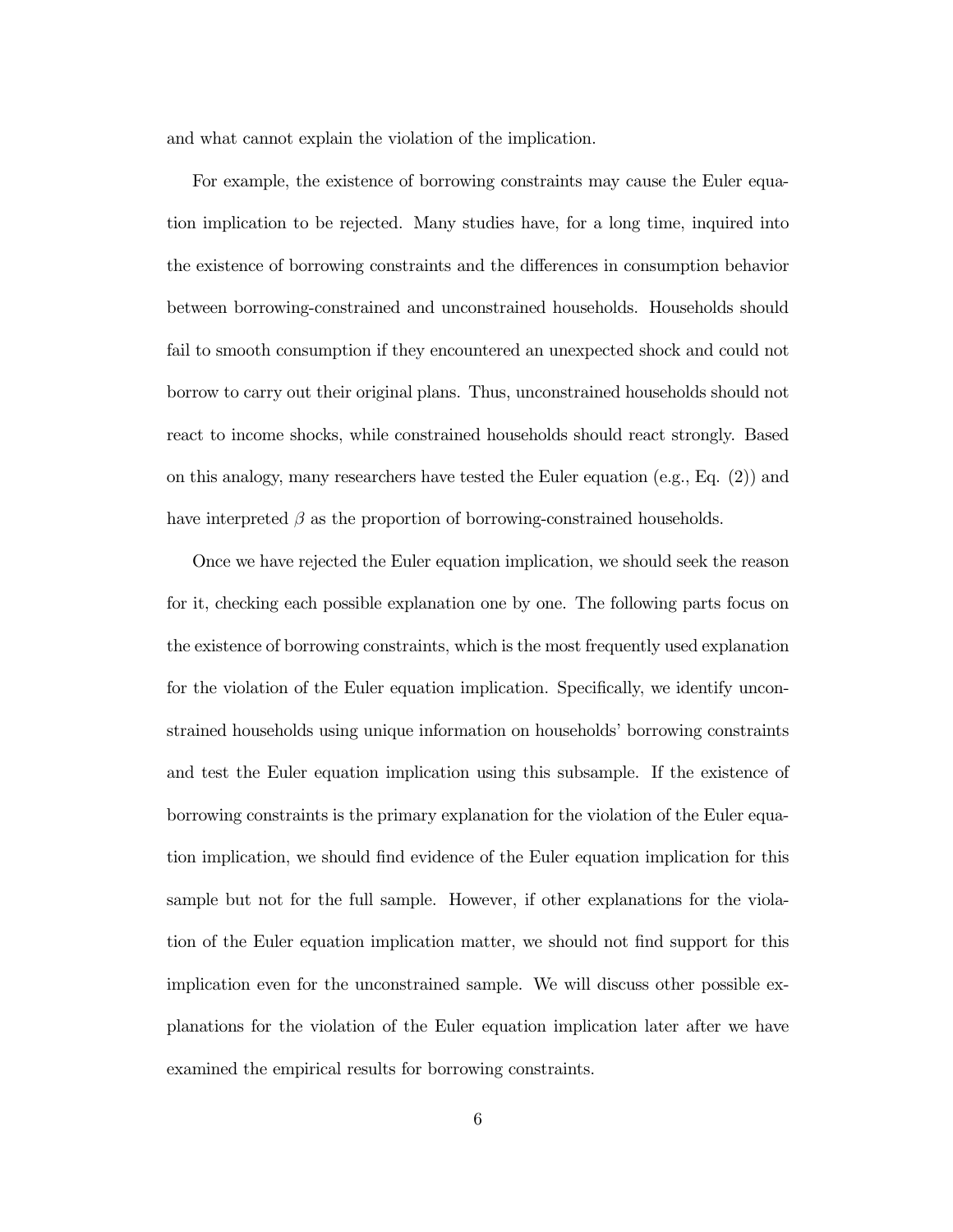# 3 The Data

## 3.1 JPSC Data

This paper uses micro data from the Japanese Panel Survey of Consumers, (hereafter the JPSC) (in Japanese, Shouhi Seikatsu ni kansuru Paneru Chousa), a panel survey conducted by the Institute for Research on Household Economics (in Japanese, Kakei Keizai Kenkyuusho). This survey has surveyed young married and unmarried women (those between the ages of 24 and 34 in 1993) once a year since 1993, and this paper uses the 1993-2004 waves from this survey. Because JPSC is a panel survey, we can calculate changes in consumption from year to year, which is precisely the variable we need to test our theoretical model. We confine our analysis to the subsample of married women because most young single Japanese women live with their parents and rely on their parents' income but precise information is not available on their parents' income and consumption. Note that married women are asked not only about themselves but also about other household members.

Borrowing constraints. The first and most important variable used in our analysis is the one pertaining to borrowing constraints. The JPSC asks three unique questions about borrowing constraints: (1) Have you (or your spouse) ever had a loan application turned down? (2) Have you (or your spouse) ever had the loan amount reduced when you applied for a loan? (3) Have you (or your spouse) ever decided against applying for a loan because you expected your loan application to be turned down? Following Jappelli (1990), we refer to households answering "yes" to these questions as "rejected," "reduced," and "discouraged" borrowers, respectively.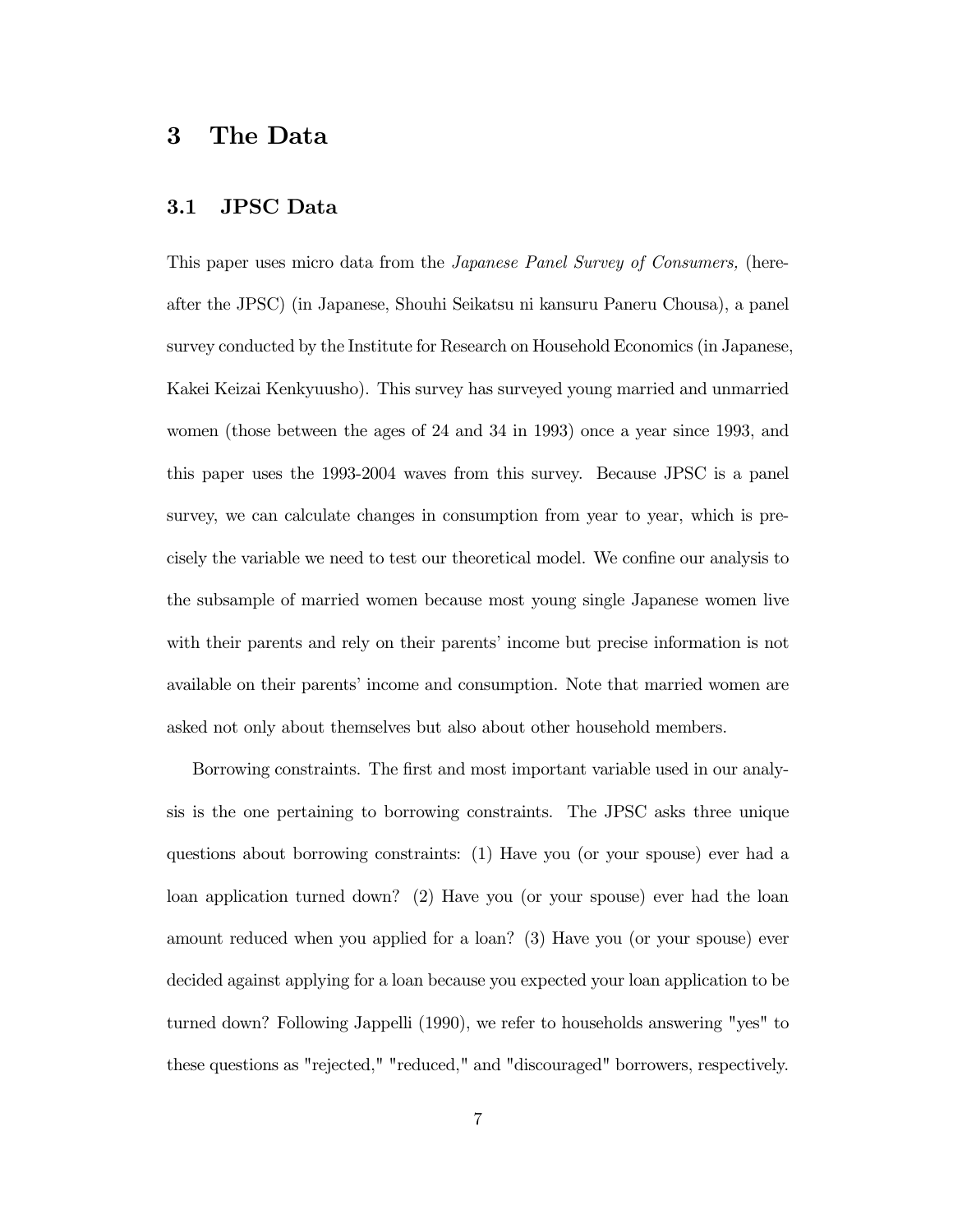Households that replied "yes" to one or more of these questions were regarded as being borrowing-constrained. Unfortunately, this information is available only in the 1993 wave and the 1998 and later waves<sup>1</sup>. Thus, we had no choice but to assume that borrowing constraints remained unchanged during years for which information is not available. This is exactly what Jappelli (1990) and Jappelli, Pischke, and Souleles (1998) assume, even though it may be too strong an assumption. We will return to this point in the last part of this section.

Consumption. The JPSC collects data on consumption (living expenses) by all household members during the month of September. In the regression analysis, we use the growth rate of monthly consumption. The data on monthly consumption have at least two advantages: first, they include all consumption goods and services, unlike in the case of PSID, which collects data only on food consumption. Thus, we need not make any assumptions about the separability of consumption. Second, using the change in consumption between two non-sequential months has the advantage of avoiding, to some extent, potentially serious problems raised by consumption durability and habit formation2.

Income. The JPSC collects data on several measures of income, including annual

<sup>&</sup>lt;sup>1</sup>More specifically, the wording of the question about borrowing constraints was changed slightly starting in 2003, and it now asks only about the respondent's experience during the previous year. For 2003 and later, we have created a new variable that indicates whether the respondent was borrowing constrained at any point in the past.

<sup>&</sup>lt;sup>2</sup>The change in monthly consumption could be biased if the household engages in purchases of big-ticket items such as homes and cars. The JPSC asks about spending on 'living expenses' during the previous month excluding spending on most big-ticket items. The survey asks separately about purchases financed by loans. Thus, we can exclude the possibility that consumption growth is overestimated as a result of purchases of big-ticket items. Unfortunately, the JPSC does not ask for a breakdown of living expenses into durables, non-durables, and services so we cannot be sure that it excludes durables completely, but for the reason given above, we can be reasonably sure that it consists mostly of non-durables and services, which is what we want.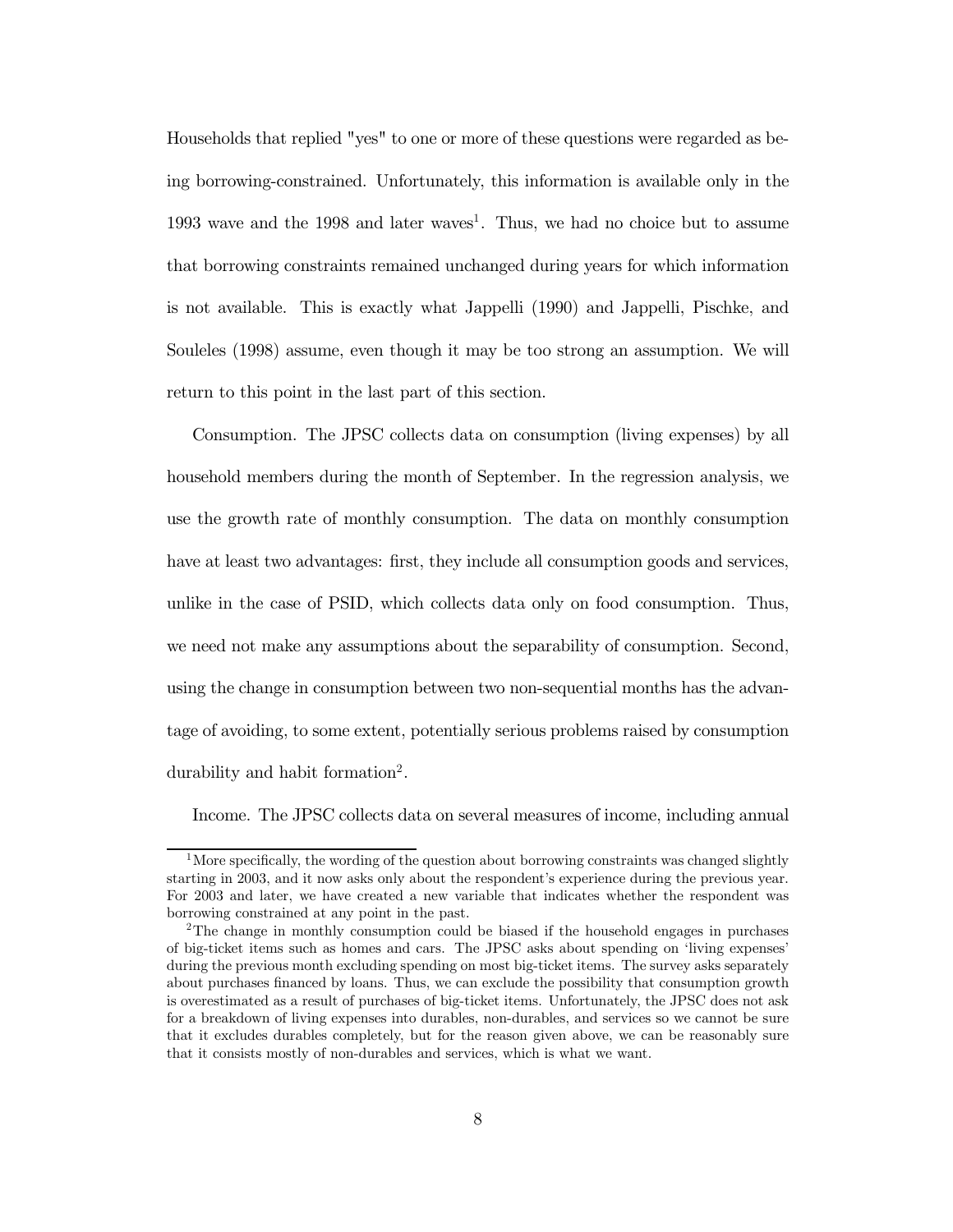(total) income, annual labor income, and monthly labor income. Annual (total) income and annual labor income are inclusive of taxes so we need to estimate taxes in order to calculate after-tax income. We use after-tax monthly labor income in the main Euler equation for at least three reasons: first, we wanted the period and timing of consumption and income to match. If we use annual income, there is a danger of underestimating the degree of consumption smoothing simply because annual income is more stable than monthly income or consumption. Another reason for using monthly income is that using annual income would require us to waste the last year of data since the survey asks about annual income in the previous year. Finally, the use of monthly labor income helps to reduce the amount of household heterogeneity because data on monthly labor income are not available for the selfemployed. We sum the monthly labor incomes of all household members and use the growth rate of total monthly labor income in the regressions.

Household characteristics. Following the past literature on testing the LCPIH and the existence of borrowing constraints by estimating an Euler equation, we include the husband's age, the household's consumption needs, as proxied by the number of family members, and year dummies. Although we tried including many other time-variant and time-invariant variables that might possibly influence consumption, particularly that of young Japanese households such as those included in our sample, all of the variables we tried including had little effect and their inclusion was not supported statistically<sup>3</sup>. Time-invariant variables such as regional dummies

<sup>&</sup>lt;sup>3</sup>For example, neither a dummy variable for those who had their first baby during the current year, which could make a big difference in consumption patterns, nor a dummy variable for those who starting living with their parents during the current year, which is often observed in Japan as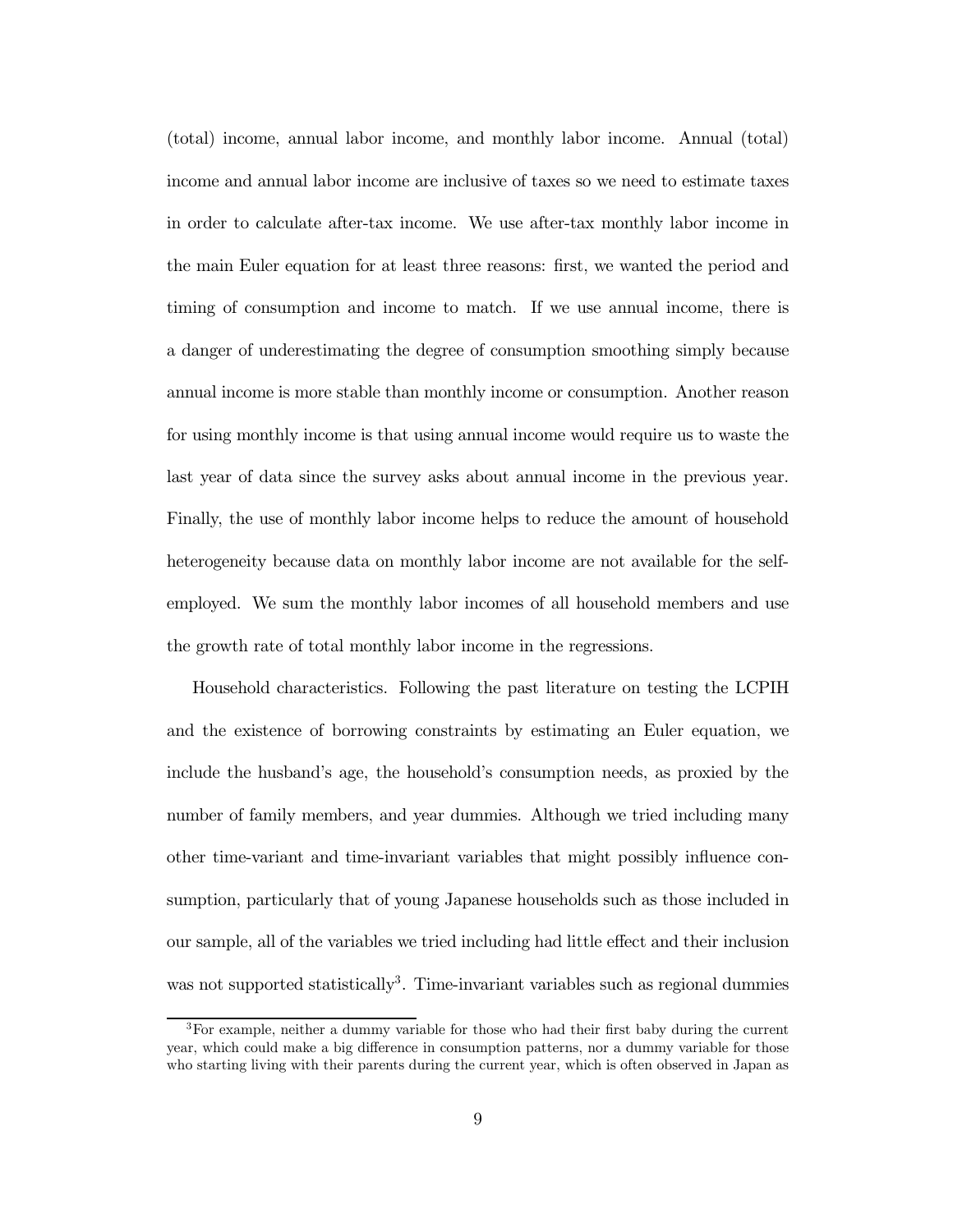are automatically dropped in the case of fixed effects estimation. We estimate expected income change using income change in the previous year and the husband's educational attainment as instruments and include it in the explanatory variables for consumption.

The total number of married women (households) was about 1000 in most years. In order to estimate the Euler equation, we kept an observation if it contained enough information for at least a one-year panel. Thus, the sample we used is an unbalanced panel. We calculated consumption variances using consumption values for the past four years, and information on borrowing constraints is available for 1993 and for 1998 and later. Thus, data for 1998 to 2004 are used to test the Euler equation implication. After eliminating observations with missing values for one or more of the variables included in the regressions, we were left with 1006 households (4582 household-years) in the full sample and 956 households (4133 household-years) in the unconstrained sample4.

# 3.2 Who Is Constrained?

Before estimating the Euler equation, we summarize the characteristics of borrowingconstrained households. Table 1 summarizes the borrowing motives of households that are currently in debt. Although housing and car purchases are the main reasons for borrowing, a few households do in fact borrow to finance living expenses. More

the parents get older, changed the results below.

<sup>&</sup>lt;sup>4</sup>We did not drop outliers from our sample in the regression results shown in this paper. We did try re-estimating the regressions after dropping observations whose monthly consumption and disposable income lie outside of the "mean plus or minus three standard deviations" range, but the results did not change qualitatively.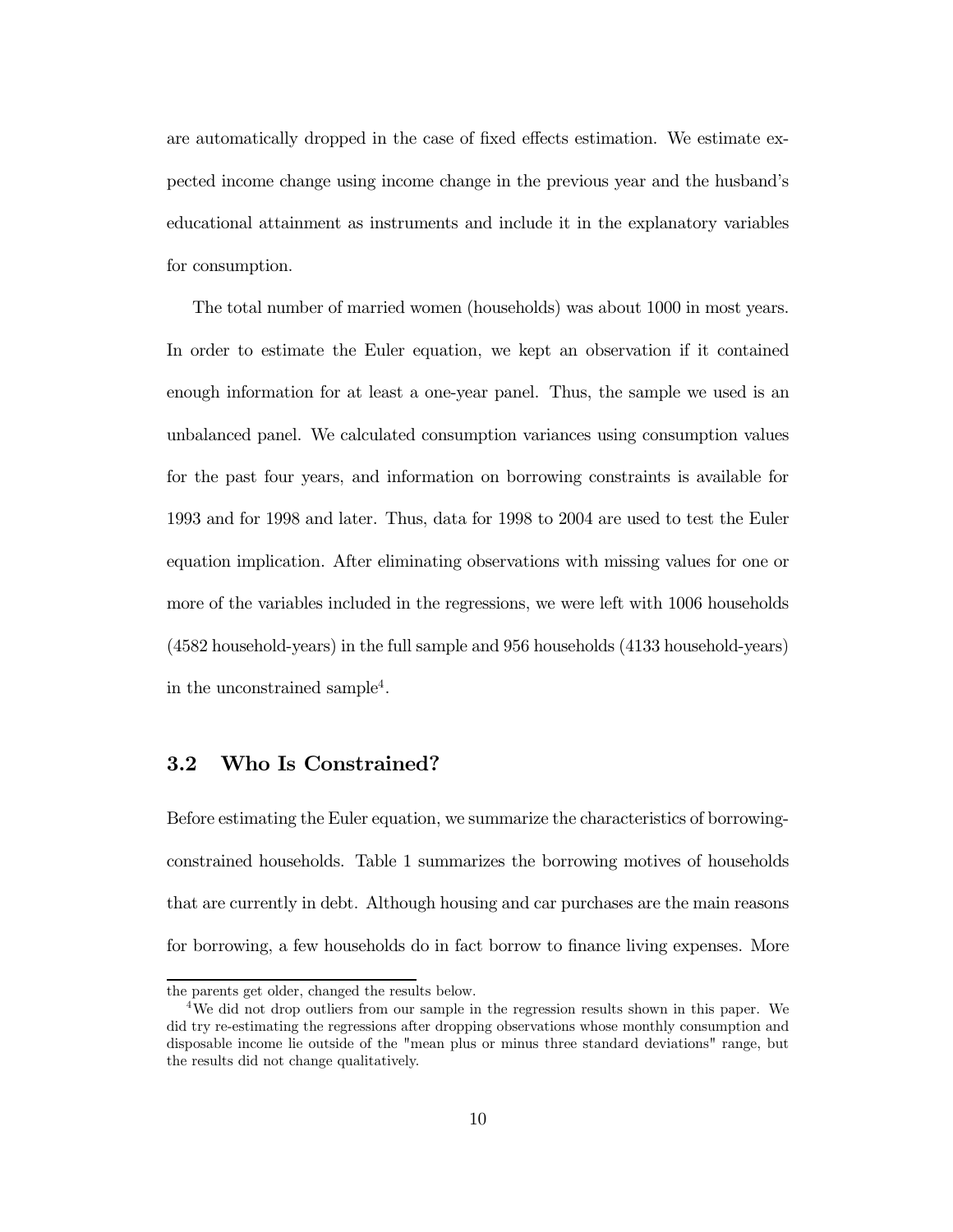than half of the sample is currently in debt, which suggests that borrowing plays an important role in household planning.

Turning to data on the share of households that are borrowing-constrained, this figure was 7.61 percent in 1993, 9.29 percent in 1998, and 15.40 percent in 2003. Thus, the share of borrowing constrained households was very low in 1993, and although it increased sharply during the 1990's and early 2000's, it was still less than one-sixth in 2003.

Many past studies have tried to distinguish borrowing-constrained households from unconstrained households. Since direct data on borrowing constraints are usually not available, most previous studies have tried to predict who is borrowingconstrained using a variety of indicators. In our case as well as in the case of Jappelli (1990), however, direct information is available on whether or not a given household is borrowing-constrained. Thus, following Jappelli (1990), we analyze what determines whether a given household is borrowing-constrained by regressing a dummy variable that equals one if the household is borrowing-constrained and zero otherwise on various household characteristics using probit estimation. The household characteristics we use include assets, income, the husband's age and educational attainment, household size, homeownership, debt, city size, and region. We use two measures of assets: Asset1, which is defined as holdings of bank and postal deposits, bonds, and equities, and Asset2, which is defined as Asset1 plus life and non-life insurance, land, and housing. Only the results for Asset1 are shown in Table 3, but the results for Asset2 were qualitatively similar. Debt is defined as the amount of outstanding debt. The other variables are described in the previous section.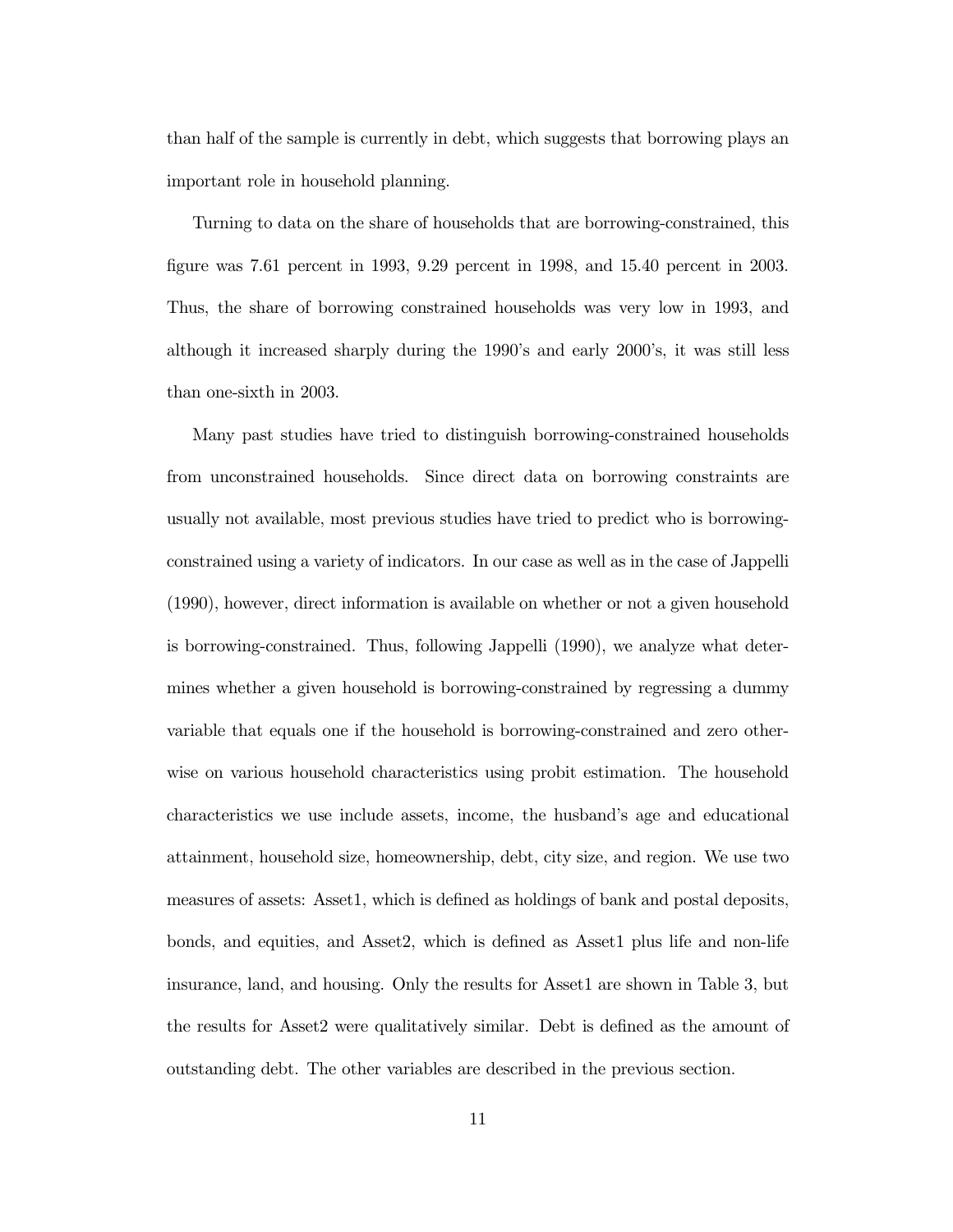Table 2 shows the characteristics of borrowing-constrained and unconstrained households separately. All borrowing-constrained households have lower assets and husband's educational attainment than unconstrained households and all borrowingconstrained households with the exception of "reduced" households have lower incomes and husband's employment rate than unconstrained households. "Discouraged" borrowers have similar characteristics to "denied" and "reduced" households. This finding underscores the importance of differentiating "discouraged" households from those completely free from borrowing constraints and grouping them together with borrowing-constrained households.

Who is borrowing-constrained? Table 3 shows the estimation results of our probit analysis of who is borrowing-constrained for 1993, 1998, and 2003. Household assets and income are two variables of interest since many past studies have used the ratio of assets to income as an indicator of whether or not a given household is borrowing-constrained, and as Table 3 shows, the marginal effects of the incomerelated variables are statistically significant in only one of the 3 years (1998), but the marginal effects of Asset and/or Asset-squared are statistically significant in all 3 years, with the overall impact of assets being consistently negative, as can be seen from the partial effects on the last line of Table  $3<sup>5</sup>$ . However, we found that the husband's educational attainment also has a statistically significant impact on the probability of being borrowing-constrained in the case of Japan, with college grad-

<sup>&</sup>lt;sup>5</sup>The partial effect of Asset on the probability of being constrained is calculated as  $\varphi(\mathbf{X}\boldsymbol{\beta})$ .  $(\beta_1 + 2\beta_2 A s s e t^+ + \beta_3 Income^+ + \beta_4 H u s A g e^+),$  where upper plus indicates the mean value and  $\beta_1, \beta_2, \beta_3$ , and  $\beta_4$  are the coefficients of Asset, Asset-squared, the cross-product of Asset and Income, and the cross-product of Asset and HusAge, respectively.  $\varphi(\cdot)$  is the standard normal density function, and  $X\beta$  is the linear prediction evaluated at the means.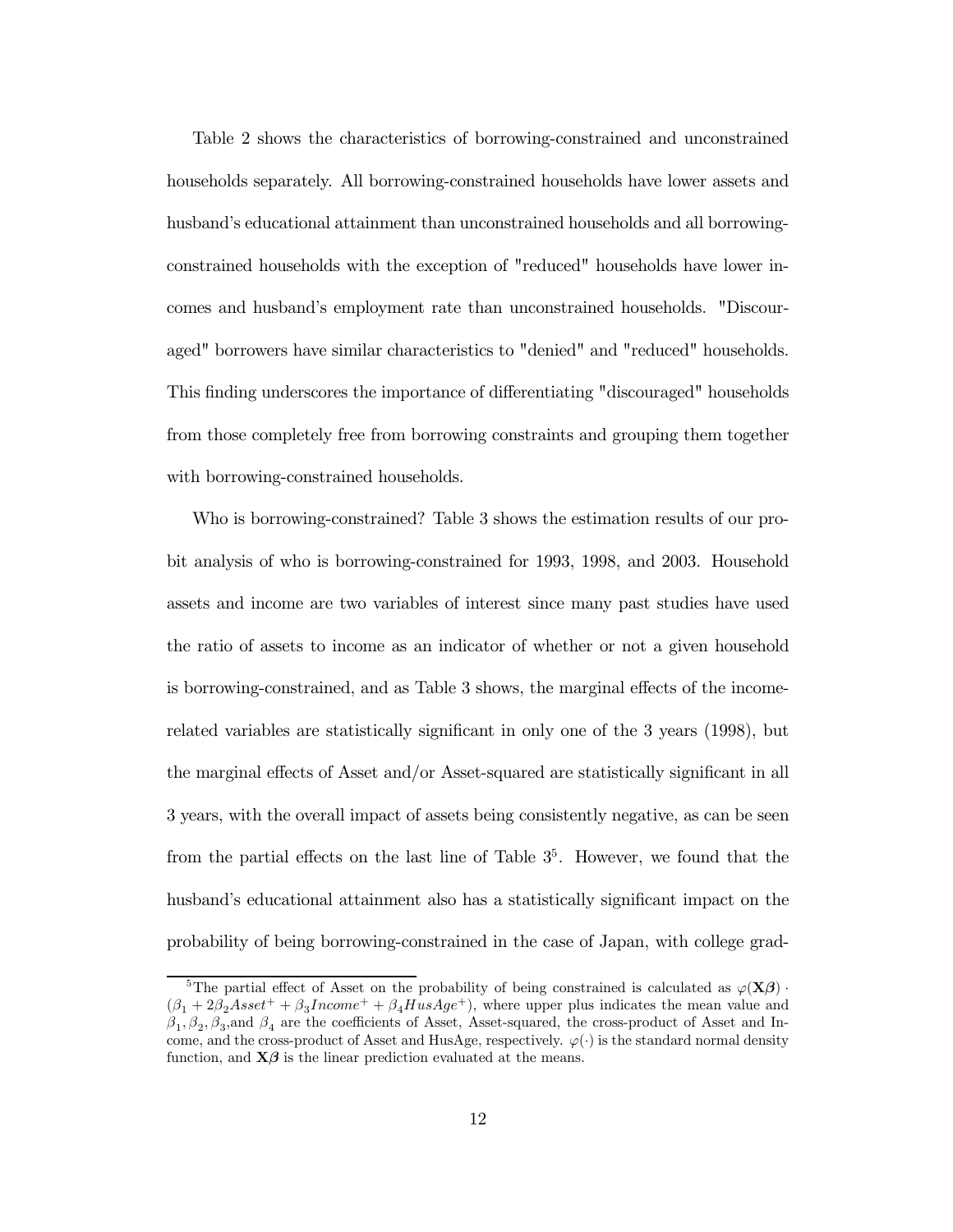uates being significantly less likely to be borrowing constrained than less educated households. The results are unchanged even if we utilize the panel structure of the data and do, say, a random effects logit estimation using 1993 and 1998-2004 data. Jappelli (1990) found using U. S. data that income and assets have a significant impact on the probability of being borrowing constrained but that the husband's educational attainment does not, so our results for income and husband's educational attainment are different from those for the United States. Educational attainment could be an indicator of current as well as future income, and a household in which the educational attainment of the husband (usually the household head and main income earner) is relatively low might be regarded as having insufficient ability to repay loans.

Finally, we also tried including a number of other explanatory variables, but their coefficients were never significant<sup>6</sup>.

We turn now to a check of the accuracy of indicators used by previous studies to identify borrowing-contrained and unconstrained households. Following previous studies, we group the sample into 'hypothetically' borrowing-constrained and unconstrained households using various indicators and then compare these households to 'actually' borrowing-constrained and unconstrained households. The results are shown in Table 4.

The first three indicators, which were originally proposed by Zeldes (1989), are

<sup>&</sup>lt;sup>6</sup>The self-employed may need to borrow and may face borrowing constraints more frequently than others. Also, employment conditions such as tenure and firm size often affect household decisions in Japan. Thus, we conducted the estimation including variables relating to the husband's self-employement, tenure, and firm size, but none of their coefficients were significant.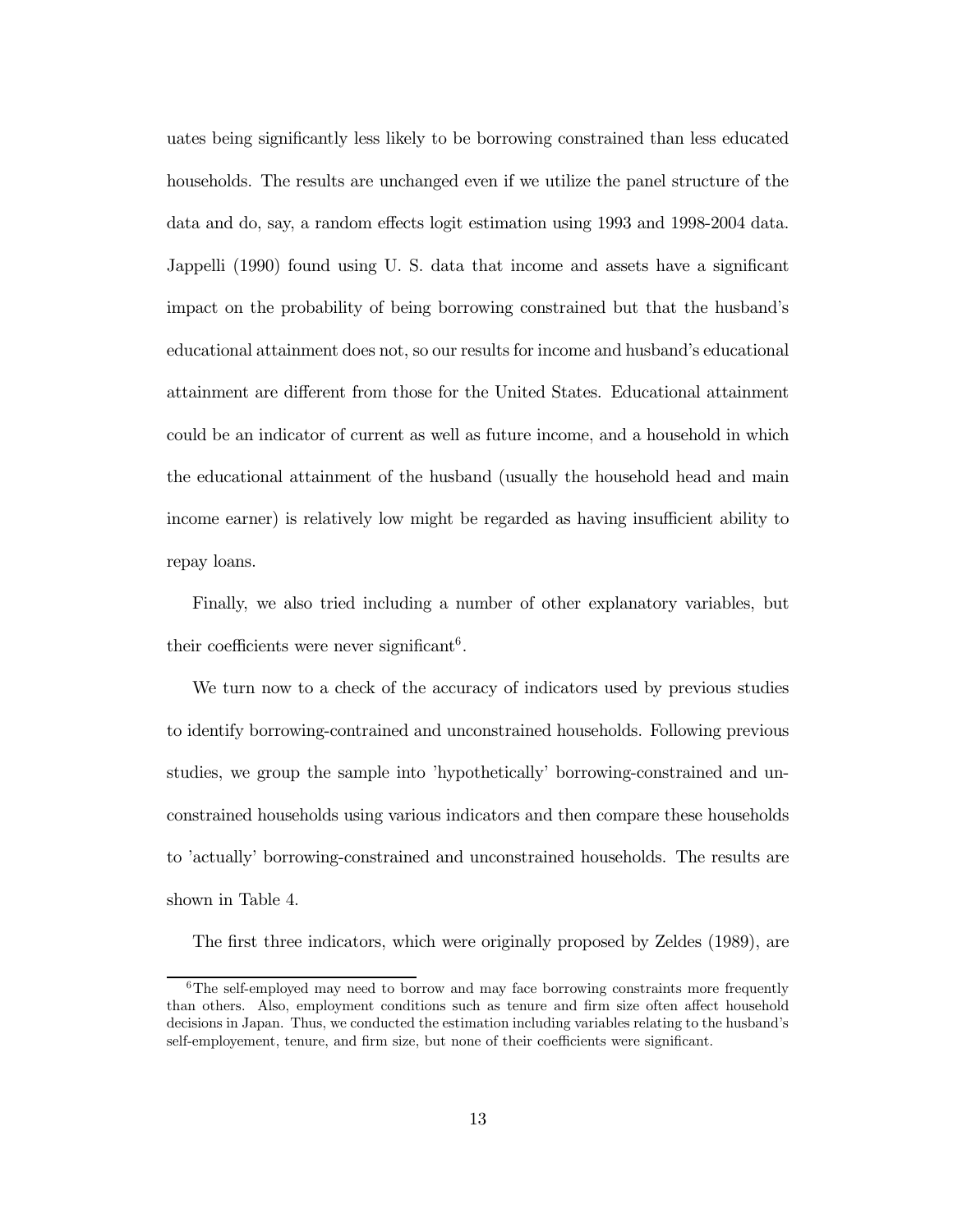the most frequently used indicators in many countries and are constructed by taking the ratio of asset holdings to income. Since households who have adequate amounts of assets relative to income can dissave their assets when necessary and protect their consumption against unexpected income shocks, households with a high assetincome ratio are regarded as being unconstrained. The first indicator is whether or not the household's holdings of financial assets are more than twice as much as their monthly income, and the second one is whether or not the household's holdings of total assets (financial assets plus housing equity) are more than twice their monthly income. The third indicator classifies households with no financial assets as being borrowing-constrained and households whose holdings of financial assets are more than twice their monthly income as being unconstrained.

The fourth indicator is whether or not the household owns one or more credit cards. If it owns one ore more credit cards, it can finance its consumption even when it experiences an unexpected income decline. This indicator is close to the one suggested by Shintani (1994), who classifies households as being unconstrained if they own one or more credit cards or one or more cards with a free-loan feature because they need to pass a credit check in order to receive one or both kinds of cards. The fifth indicator, proposed by Hayashi (1985b), classifies households as unconstrained if they consume less than 85 percent of their annual disposable income (minus all debt outstanding plus 20 percent of their financial assets).

Finally, since we found from Table 3 that educational attainment is a significant indicator of being unconstrained, we propose a new indicator that identifies college graduates as being unconstrained. In addition, we construct another new indicator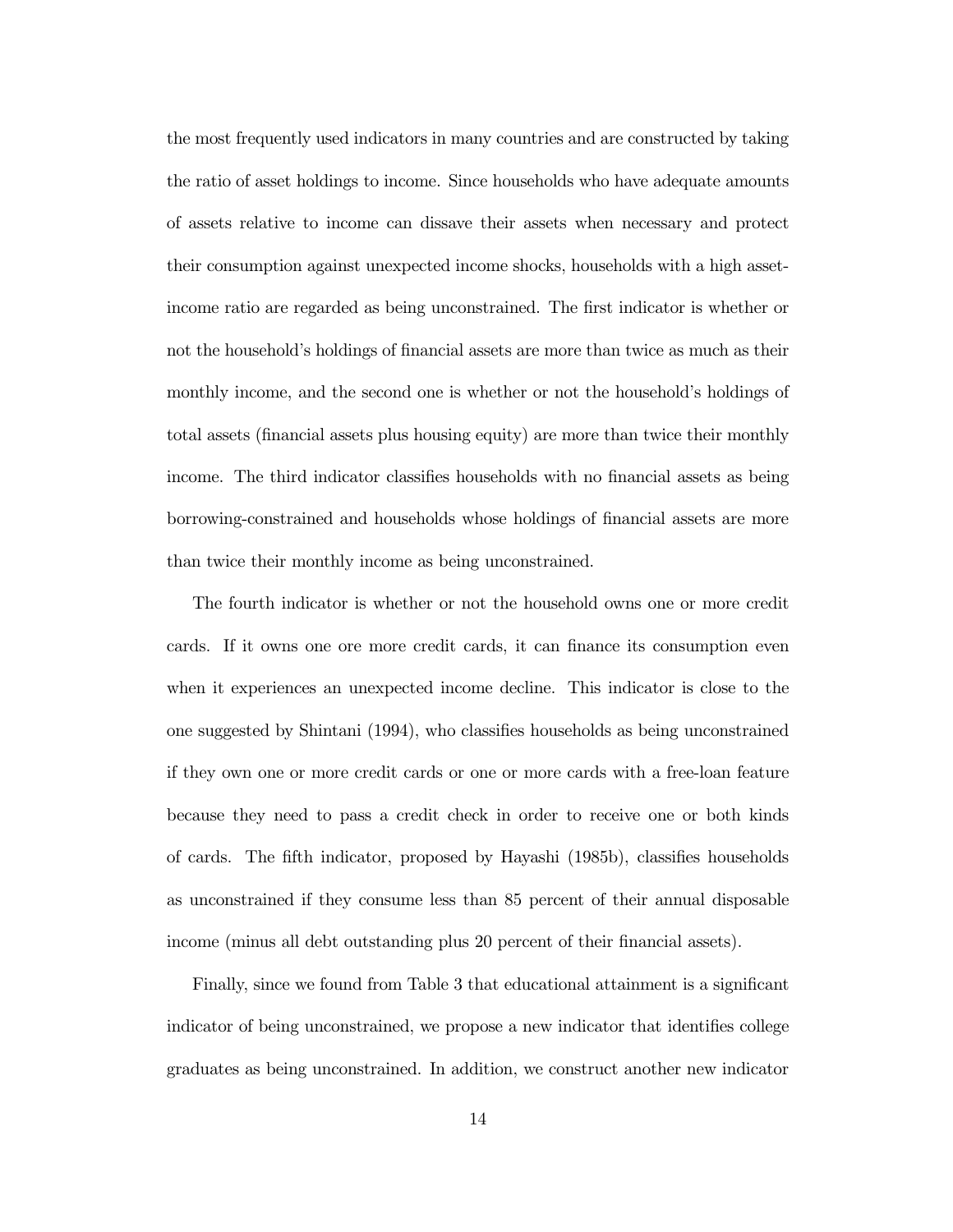that is the same as the first indicator suggested by Zeldes (1989) except that financial assets are replaced by a broader concept of assets—namely, bank and postal deposits, bonds, equities, life and non-life insurance, land, and housing.

Table 4 shows the results. The predicted-unconstrained/actually-unconstrained and predicted-constrained/actually-constrained cells indicate the proportion of households identified properly. The results are summarized in Table 5. As expected, the husband's educational attainment identifies unconstrained households well, as does Hayashi's indicator (his consumption-income ratio). By contrast, Zeldes's assetincome ratio is better at identifying borrowing-constrained households, but even so, about 50% are misclassified. This finding is similar to Jappelli's (1990) finding for U.S. households that using the asset-income ratio leads to serious misclassification of constrained and unconstrained households, and moreover, misclassification is even more serious in the case of Japanese households.

Thus, we should identify unconstrained households using information on educational attainment or the consumption-income ratio, but we should identify borrowing constrained households using Zeldes's asset-income ratio despite its limitations.

# 4 The Results

### 4.1 Euler Equation Test

In this section, we present the results of our Euler equation tests, but we first present the descriptive statistics for the sample used in the estimation in Table 6.

Parts (a) and (b) of Table 7 are the results of IV estimations controlling for in-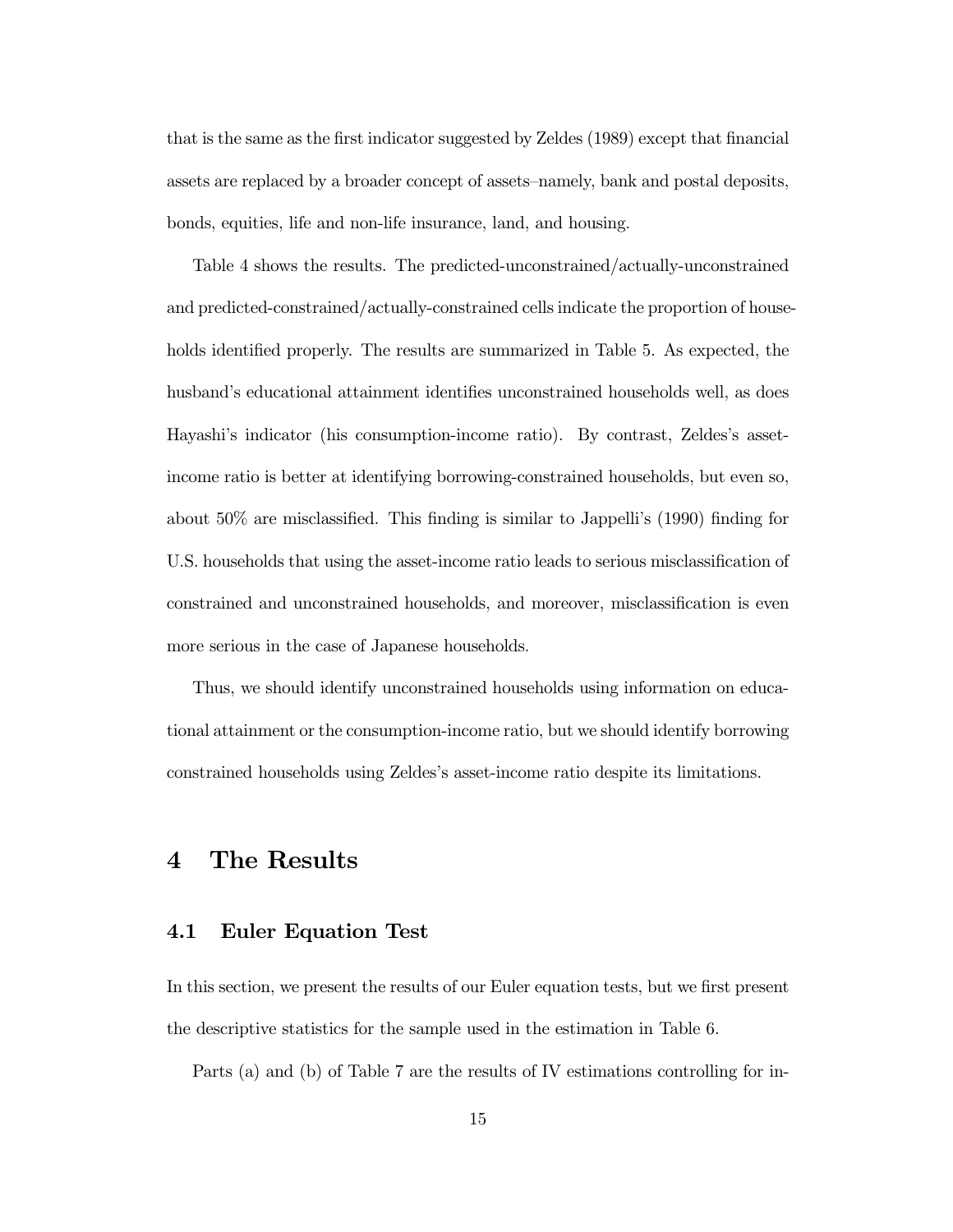dividual effects using a fixed effects model and a random effects model, respectively (see Appendix (1) for the first stage regression results). Although the Wu-Hausman test shows that individual effects in the error terms are not correlated with the explanatory variables so that the random effects model is good enough to be estimated, the fixed effects model estimator is still consistent (but inefficient) and may still be preferred if unobserved time-invariant individual effects relating to the household's consumption and income changes are omitted from the equation. The coefficient of expected income is about 0.094 and 0.093 in the fixed effects and random effects models, respectively. Both coefficients are significant at the 1 percent significance level. Thus, we strongly reject the applicability of the Euler equation implication.

When we control for conditional variances additionally, the coefficients of expected income changes are still  $0.097$  and  $0.092$ , respectively, in the fixed effects model and the random effects model, and both are significant at at least the  $5\%$ significance level. Thus, we again reject the Euler equation implication.

The coefficient of expected income changes in  $(a)$  might be upward biased because the process of taking the difference from the mean (within-estimator) to remove fixed effects makes income changes "transitory or surprising" rather than "expected or permanent" whereas we want to see the reaction of consumption to the latter. A larger coefficient in the fixed effects model relative to the random effects model may reflect this possibility.

A coefficient of 0.09 or higher is roughly consistent with the values suggested by previous studies for many countries. According to the previous literature, about 9% of all households are rule-of-thumb consumers. However, we will show soon that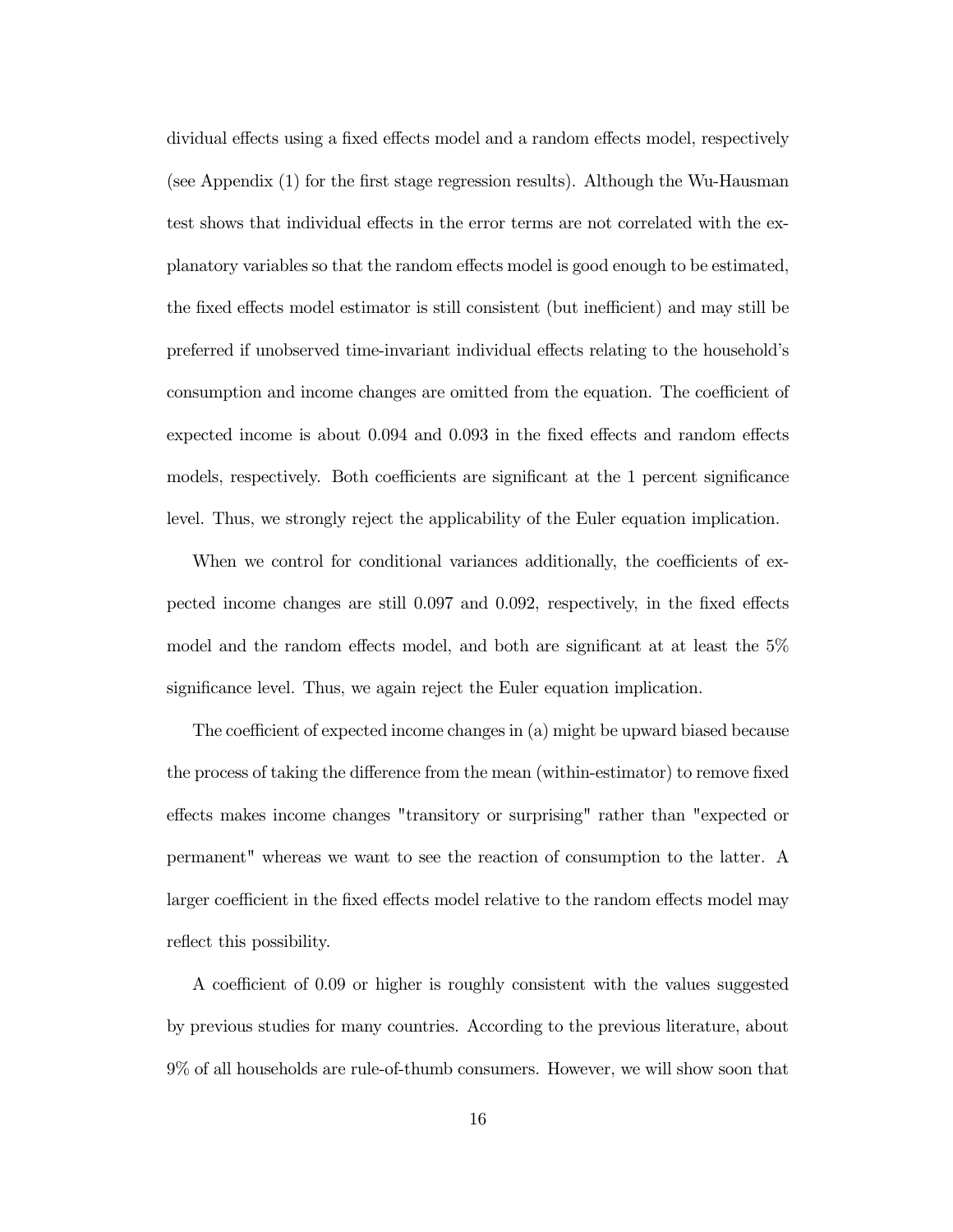comparing coefficients in this way is not meaningful. Although there is variation in the magnitude of the coefficients, the test implications are the same: the Euler equation implication is rejected. Households do not smooth consumption changes over even expected income changes.

### 4.2 Do Borrowing Constraints Matter?

Most of the past literature attributes the violation of the Euler equation implication to the existence of borrowing constraints. Using this analogy, the coefficient of expected income changes, such as the 0.09 value shown in Table 7, is sometimes interpreted as the share of constrained households. The 0.09 value is consistent with our earlier finding that 8 to 15 percent of our sample is actually constrained.

If the existence of borrowing constraints is the reason for the violation of the Euler equation implication, we would expect to find that the Euler equation implication is applicable or close to applicable in the sample of unconstrained households. Table 8 shows the results for the sample of unconstrained households, and as this table shows, the coefficient of expected income changes stays at about the same magnitude and significance level. The difference in the coefficients of expected income changes between the full and unconstrained samples is quite small and not significant at a 1 percent significance level (see the bottom row of Table 8). Thus, the Euler equation does not hold even for unconstrained households, which suggests that the existence of borrowing constraints is not the reason for the violation of the Euler equation implication<sup>7</sup>.

<sup>7</sup> Ideally, we would have liked to estimate the Euler equation for the sample of borrowing con-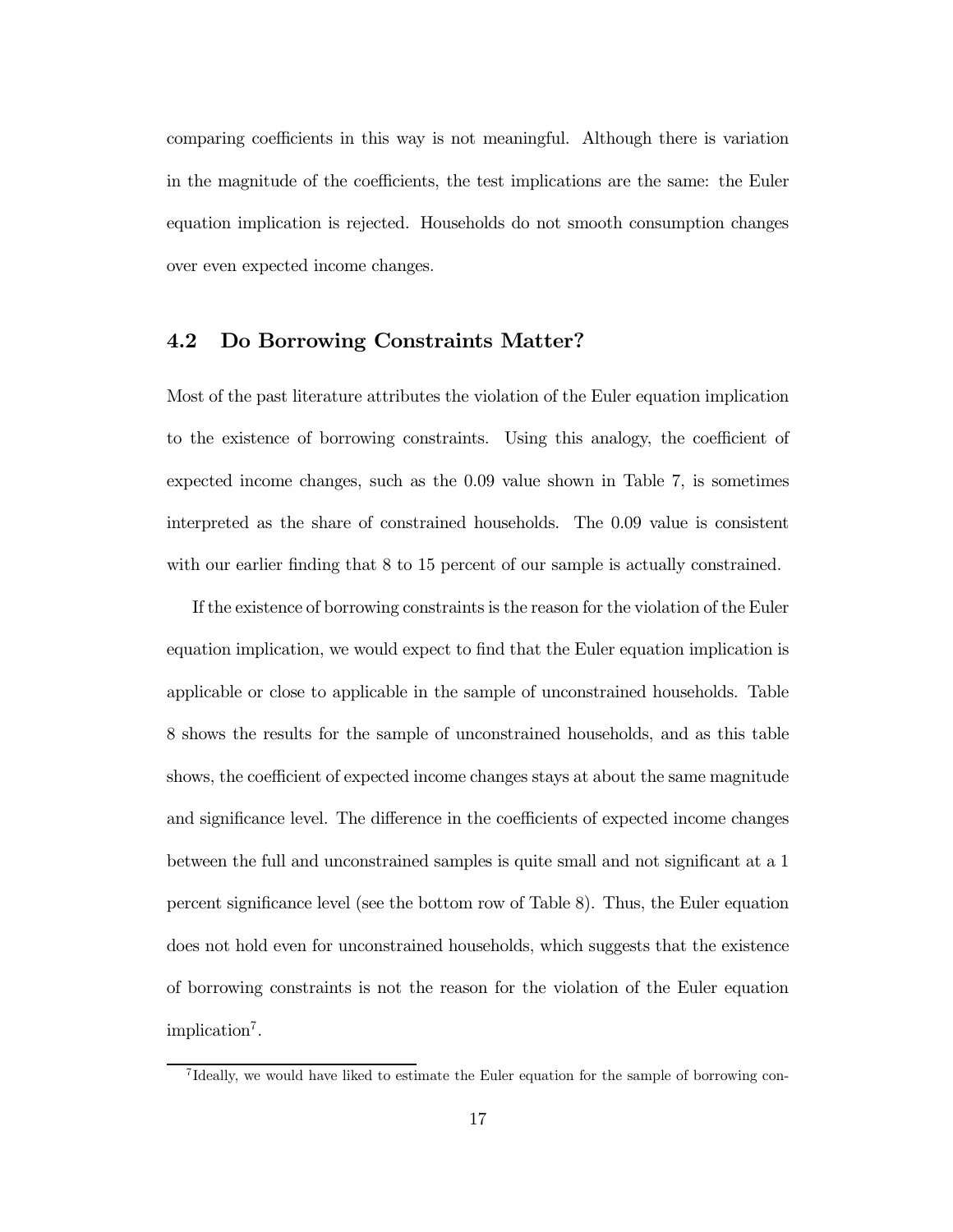Many past studies that identify unconstrained households using the level of the asset-income ratio make the conclusions even more ambiguous. In the previous section, we found that splitting the sample by the asset-income ratio itself is questionable, especially when we are interested in the behavior of unconstrained households. In addition to this problem, the sensitivity of consumption to expected income changes as measured by the above type of Euler equation does not show what proportion of households are borrowing-constrained. Nonetheless, the results obtained in this paper suggest that the existence of borrowing constraints is not the primary cause of the violation of Euler equation implication.

### 4.3 Other Possible Explanations

If borrowing constraints are not the explanation, what is the explanation for the violation of the Euler equation implication? First of all, the existence of future constraints may affect the results. Our definition of constrained households does not include the possibility of future constraints. As Hayashi (1997) emphasizes, the current consumption of households that predict that they will face borrowing constraints in the future will be sensitive to income changes. Unfortunately, we cannot identify households who expect to be constrained in the future from among currently unconstrained households.

Other data problems are also possible explanations of the rejection of the Euler

strained households also in order to see if the implication of the Euler equation was violated more strongly for this sample, as expected, but unfortunately, we were not able to do so because the sample of borrowing constrained households was too small. Wakabayashi and Horioka (2005) test the implication of the Euler equation for the full sample and for the sample of borrowing-constrained households and find that it holds for the full sample but not for the sample of borrowing-constrained households.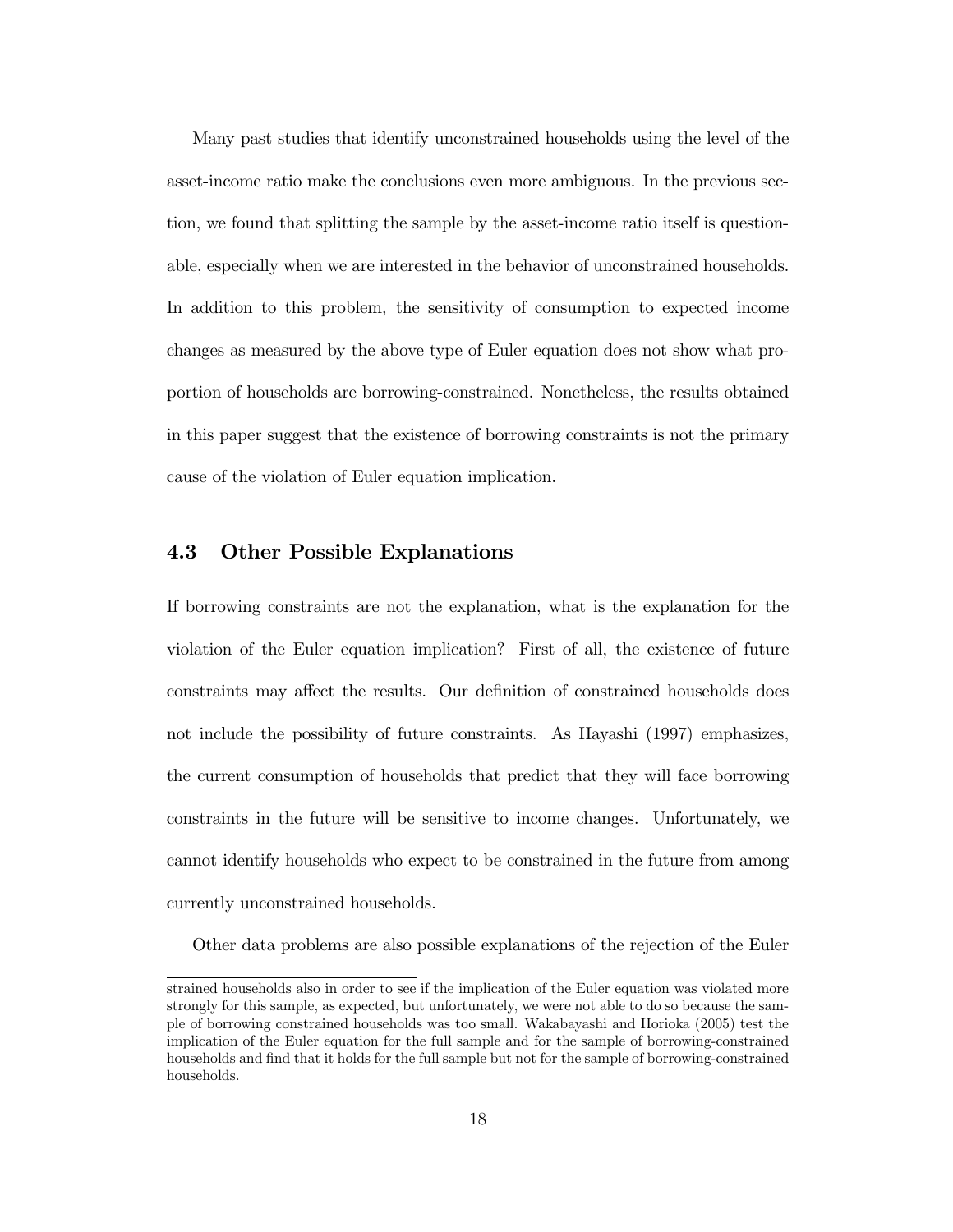equation implication. If we did not have data on total consumption but only on consumption of a certain good, we would need to assume separability between goods. If we could not obtain the appropriate micro data to test the Euler equation implication, we would have to assume that aggregation were possible. If we could not find valid instruments in the limited information set, the stochastic structure of income would be misspecified. The last problem is related to informational constraints on households. However, these problems are not so serious in the present analysis. Our consumption data is total consumption expenditure, and moreover, our data set contains data on a large number and variety of household attributes, making it easier to find appropriate instruments.

The existence of consumption durability is another possible explanation of the rejection of the Euler equation implication. If a commodity is durable and expenditure on that commodity is increased in the current period, expenditure will be depressed in the next period even though the household is still enjoying the consumption services from that commodity. Households can derive benefits from consuming now rather than later, thereby showing excess sensitivity of consumption<sup>8</sup>. In this case, the error term in Eq.  $(2)$  will contain the effects of past consumption and will be correlated with the explanatory variables (Mankiw (1982), Hayashi (1985b, 1999)). However, this problem is less serious in our case partly because our consumption measure consists primarily of non-durables and services and partly because the survey we use measures consumption in two 1-month time periods 1 year apart).

<sup>8</sup>Habit formation is another example of nonseparable consumption over time. In this case, consumption must increase over time and households try to save now for future consumption, showing excess smoothness of consumption.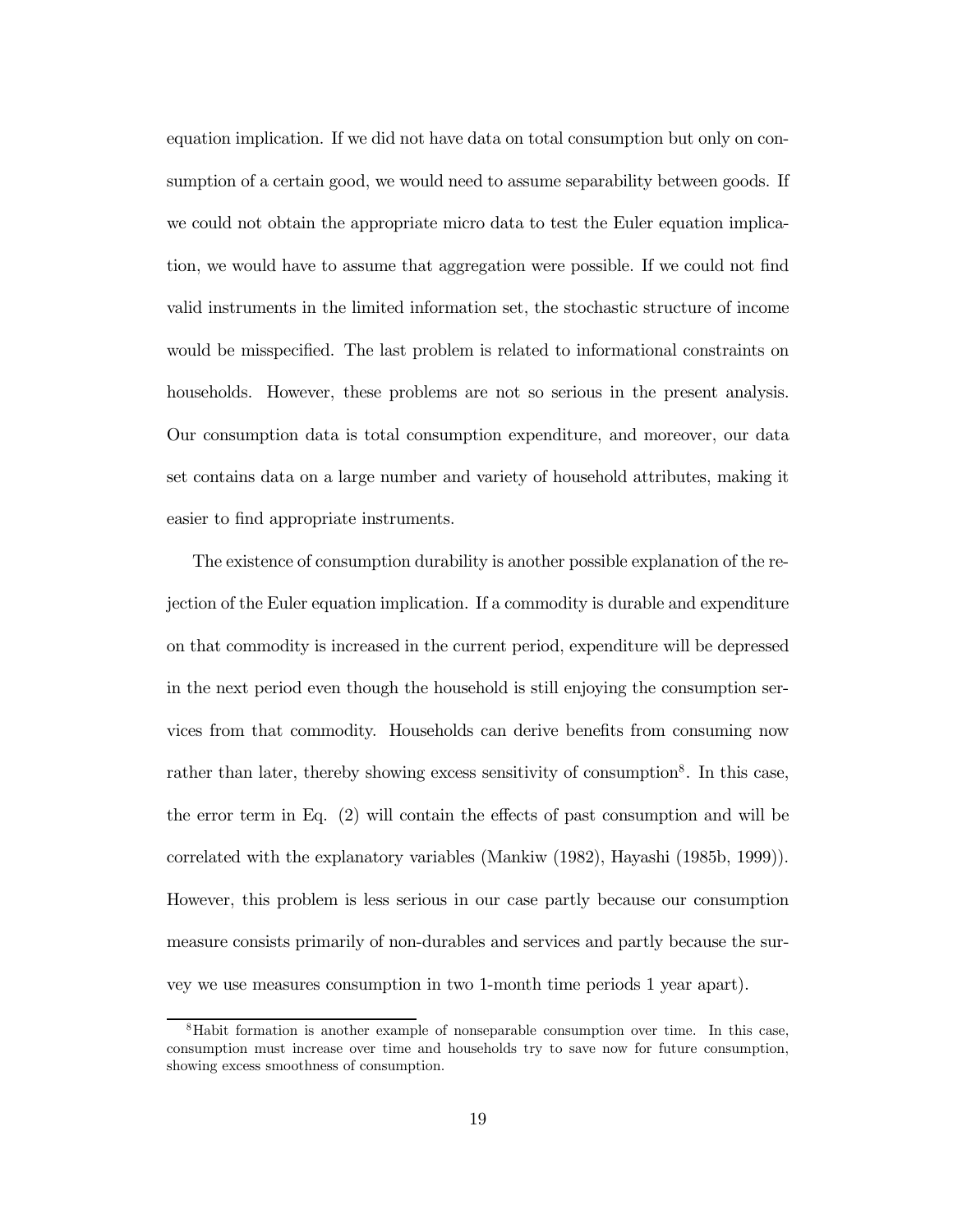The existence of precautionary saving or differences in households' level of uncertainty is another possible explanation of the violation of the Euler equation implication. Our basic estimation model excludes this possibility by assuming that time and individual fixed effects can control for it, which may be too strong an assumption. The JPSC does not have information on overall uncertainty, and although we estimate the implication including consumption variances, this may not be enough to control for household's risk-related behavior.

Finally, the misspecification of the theoretical assumption that consumption and leisure are separable is another possible explanation for the violation of the Euler equation implication. Unless this assumption is imposed, we cannot derive our Euler equation test, which presupposes that the consumption decision is made independently of the leisure decision. The JPSC contains information on individual's time allocation, but it is inappropriate to examine the Euler equation implication using leisure time in the above type of income-added-test since changes in leisure are probably correlated with changes in income.

Thus, the possibility of precautionary behavior in the face of uncertainty and that of inseparability between consumption and leisure remain as topics for future research.

# 5 Conclusion

In this paper, we used micro data on young married households from the Japanese Panel Survey of Consumers, conducted by the Institute of Research on Household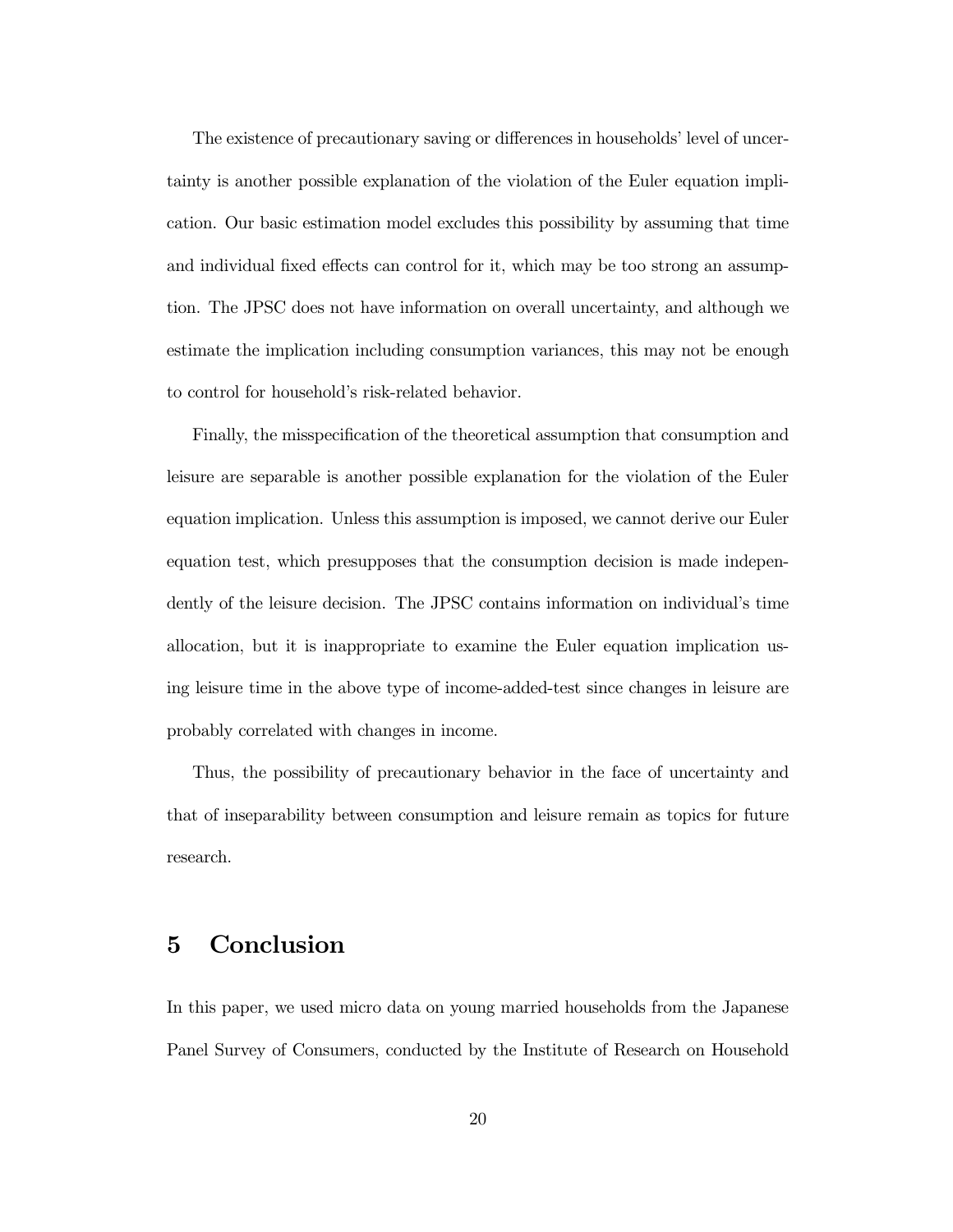Economics, to shed light on (1) the prevalence of borrowing constraints in Japan, (2) what households are borrowing-constrained in Japan, (3) whether the life cycle/permanent income hypothesis (LCPIH) holds in Japan, and (4) whether the presence of borrowing constraints is the reason why the LCPIH does not hold in Japan. To summarize our main findings, we found (1) that 8-15 percent of young married Japanese households are borrowing-constrained, (2) that household assets and the husband's educational attainment are the most important determinants of whether or not a household is borrowing-constrained, and (3) that the Euler equation implication is rejected for both the full sample and for the subsample of unconstrained households. These results suggest that the LCPIH does not apply in Japan and that the presence of borrowing constraints is not the main reason why it does not apply.

We turn finally to the implications of our findings for the causes of the prolonged slowdown of the Japanese economy in the 1990s (the so-called "lost decade"). Many studies have found that the prolonged slowdown exacerbated the borrowing constraints of firms, which in turn caused them to cut back on their investment, hiring, and R&D (see, for example, Ogawa (2003), but the impact of the slowdown on households via borrowing constraints does not appear to have been as pronounced. We did find that there was a sharp increase in the proportion of borrowing-constrained households during the 1990s, but even after the increase, the proportion of borrowing constrained households was less than one-sixth, and moreover, our estimation results imply that the consumption behavior of borrowing constrained household is not fundamentally any different from the consumption behavior of unconstrained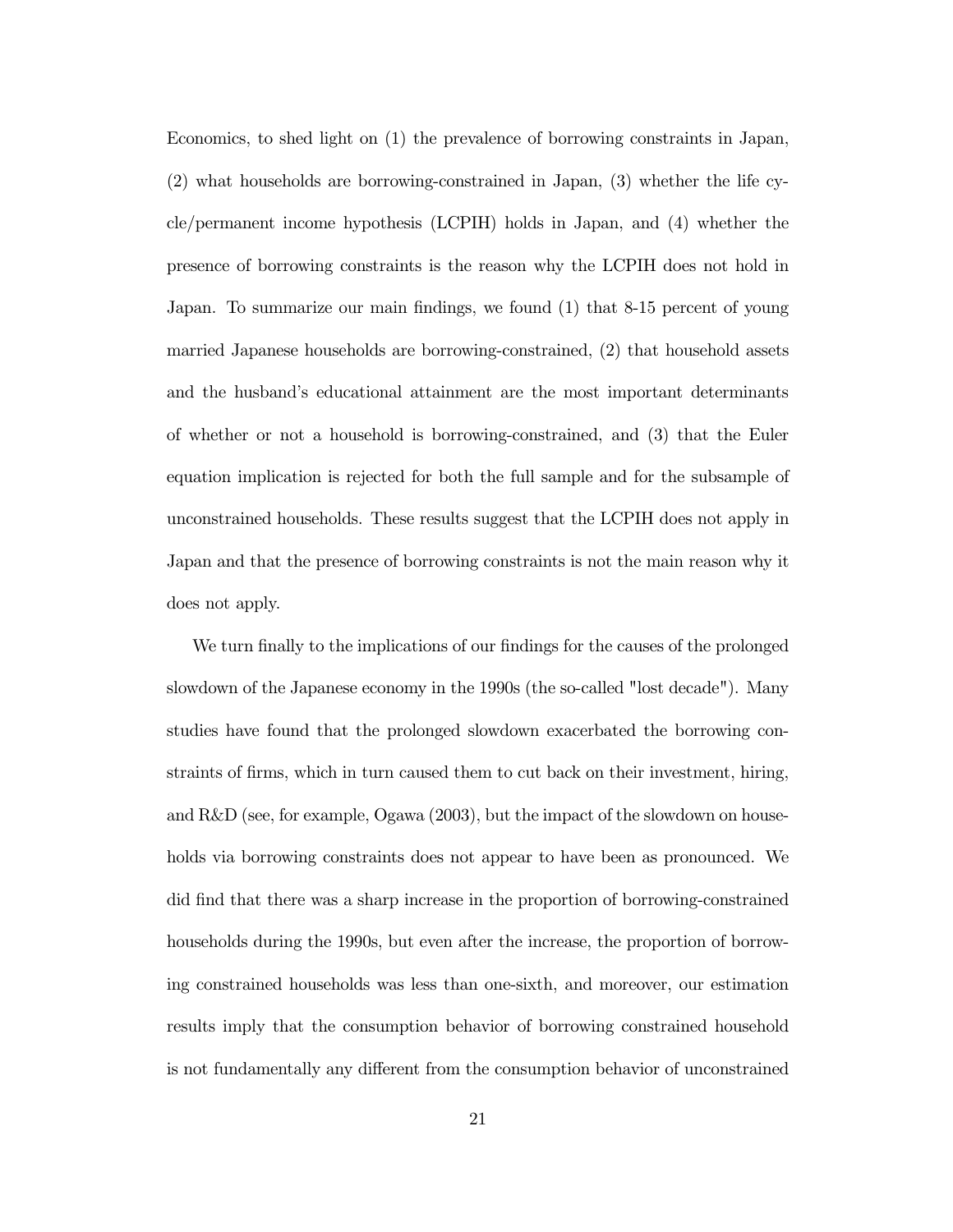households. Thus, it does not appear that the exacerbation of borrowing constraints on households was an important determinant of the stagnation of household consumption during the prolonged slowdown (see Horioka (2006) for a discussion of what were the main causes of the stagnation of household consumption during this period), and moreover, Horioka (2006) finds that the stagnation of household consumption contributed far less to the prolonged slowdown than the stagnation of private fixed investment.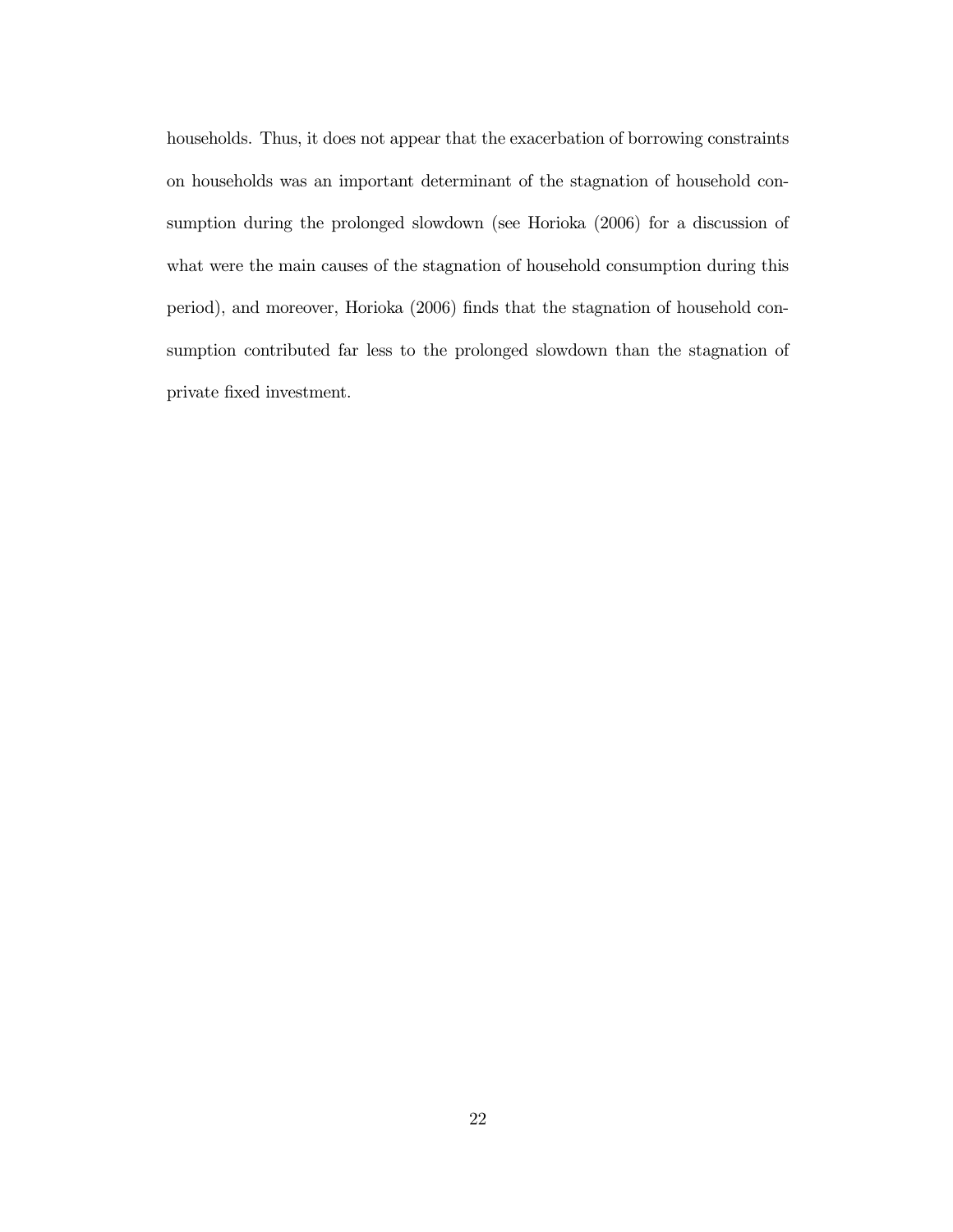# References

- [1] Arellano, M., Bond, S., 1991. Some Tests of Specification for Panel Data: Monte Carlo Evidence and an Application to Employment Equations. Review of Economic Studies 58, 277-297.
- [2] Campbell, J. H., Mankiw, G. N., 1991. The Response of Consumption to Income: A Cross-Country Investigation. European Economics Review 35, 723- 756.
- [3] Hayashi, F., 1985a. The Permanent Income Hypothesis and Consumption Durability: Analysis Based on Japanese Panel Data. Quarterly Journal of Economics 100, 1083-1113.
- [4] Hayashi, F., 1986. An Extension of the Permanent Income Hypothesis and Its Test. Keizai Bunseki (Economic Analysis) 101, 1-23, (in Japanese).
- [5] Hayashi, F., 1997, Understanding Saving, The MIT Press, Cambridge, Massachusetts.
- [6] Horioka, C. Y., 2006. Causes of Japan's Lost Decade: The Role of Household Consumption, Japan and the World Economy 18.
- [7] Jappelli, T., 1990. Who Is Credit Constrained in the U.S. Economy? Quarterly Journal of Economics 105, 219-234.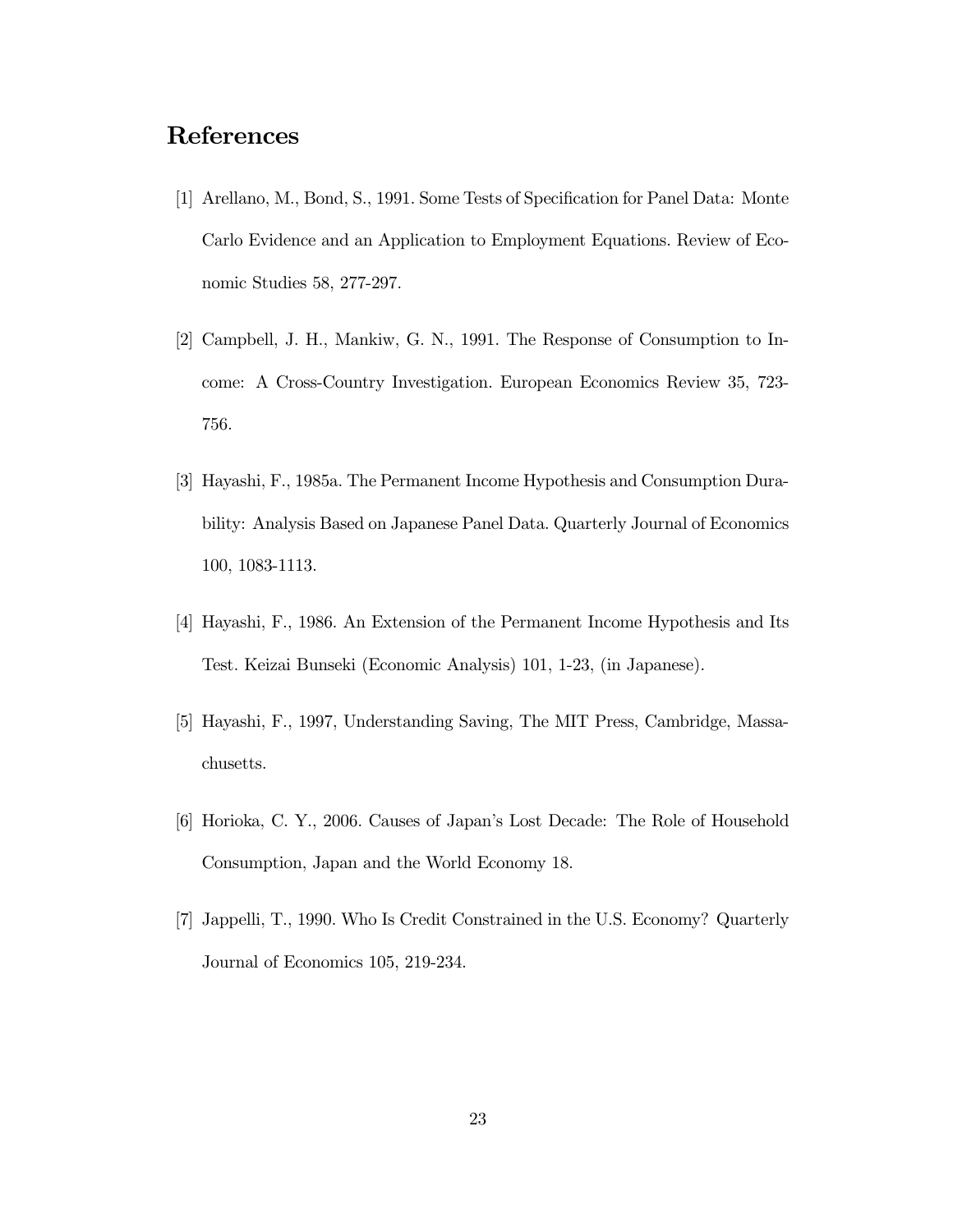- [8] Jappelli. T., Pistaferri, L., 2000. Using Subjective Income Expectations to Test for Excess Sensitivity of Consumption to Predicted Income Growth. European Economic Review 44, 337-358.
- [9] Jappelli, T., Pischke, J., Souleles, N. S., 1998. Testing for Liquidity Constraints in Euler Equations with Complementary Data Sources. Review of Economics and Statistics 80, 251-62.
- [10] Mankiw, N. G., 1982. Hall's Consumption Hypothesis and Durable Goods. Journal of Monetary Economics 10, 417-25.
- [11] Ogawa, K., 1990. Cyclical Variations in Liquidity-Constrained Consumers: Evidence from Macro Data in Japan. Journal of the Japanese and International Economies 4, 173-193.
- [12] Ogawa, K., 2003. Daifukyou no Keizaigaku: Nihon Keizai Chouki Teimei wo Kaimei (The Economics of the Great Recession: Explaining the Prolonged Slowdown of the Japanese Economy). Tokyo: Nihon Keizai Shinbunsha (in Japanese).
- [13] Runkle, D. E., 1991. Liquidity Constraints and the Permanent-income Hypothesis. Journal of Monetary Economics 27, 73-98.
- [14] Shibata, A., Shintani, M., 1998. Capital Mobility in the World Economy: An Alternative Test. Journal of International Money and Finance 17, 741-756.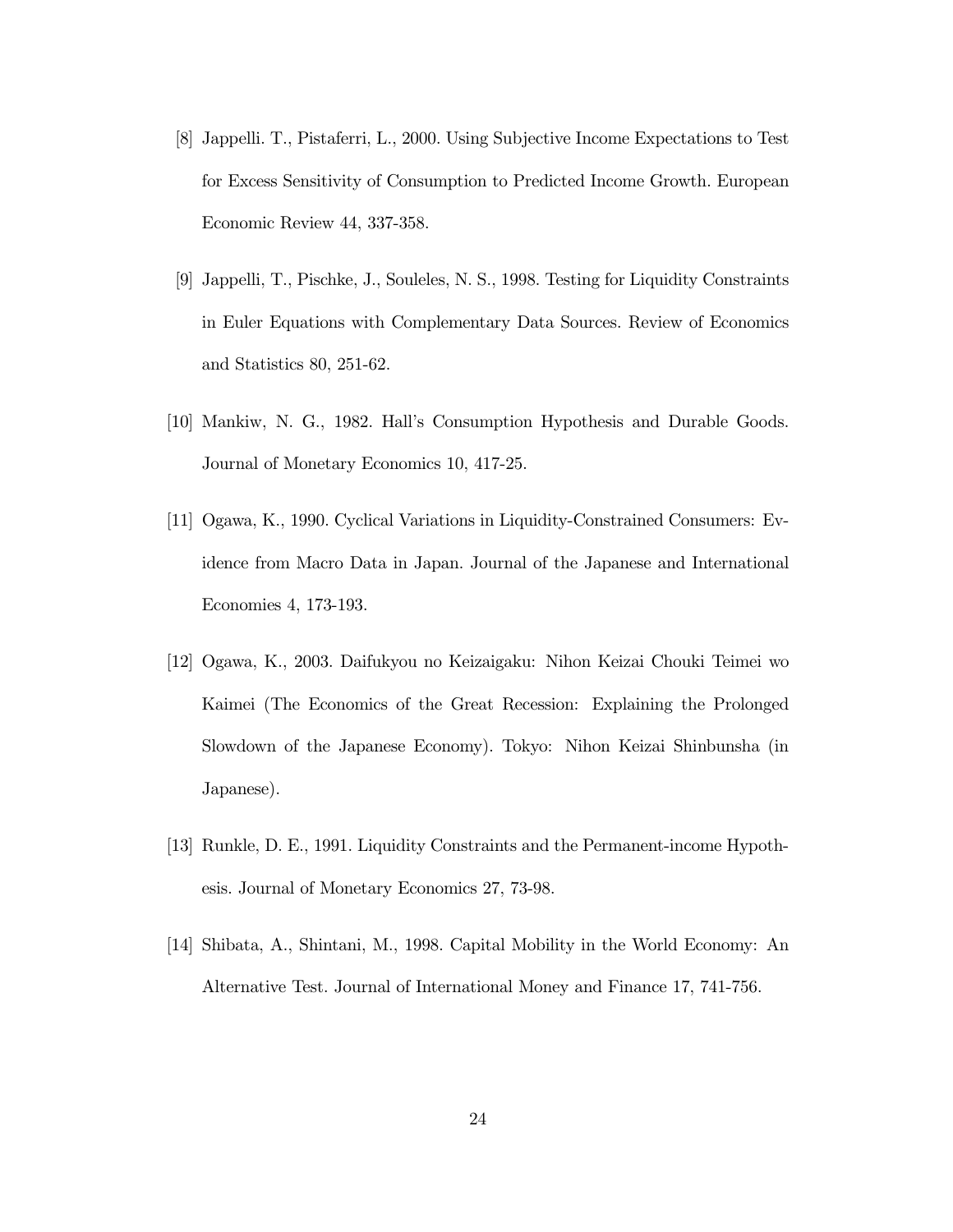- [15] Shintani, M., 1994. Nippon no Shouhisha to Ryuudousei Seiyaku (Japanese Consumers and Liquidity Constraints: A Test Based on Credit Information). Osaka Economic Papers 44, 41-56, (in Japanese).
- [16] Wakabayashi, M., Horioka, C. Y., 2005. Borrowing Constraints and Consumption Behavior in Japan. Discussion Paper No. 640, Institute of Social and Economic Research, Osaka University.
- [17] Zeldes, S. P., 1989. Consumption and Liquidity Constraints: An Empirical Investigation. Journal of Political Economy 97, 305-346.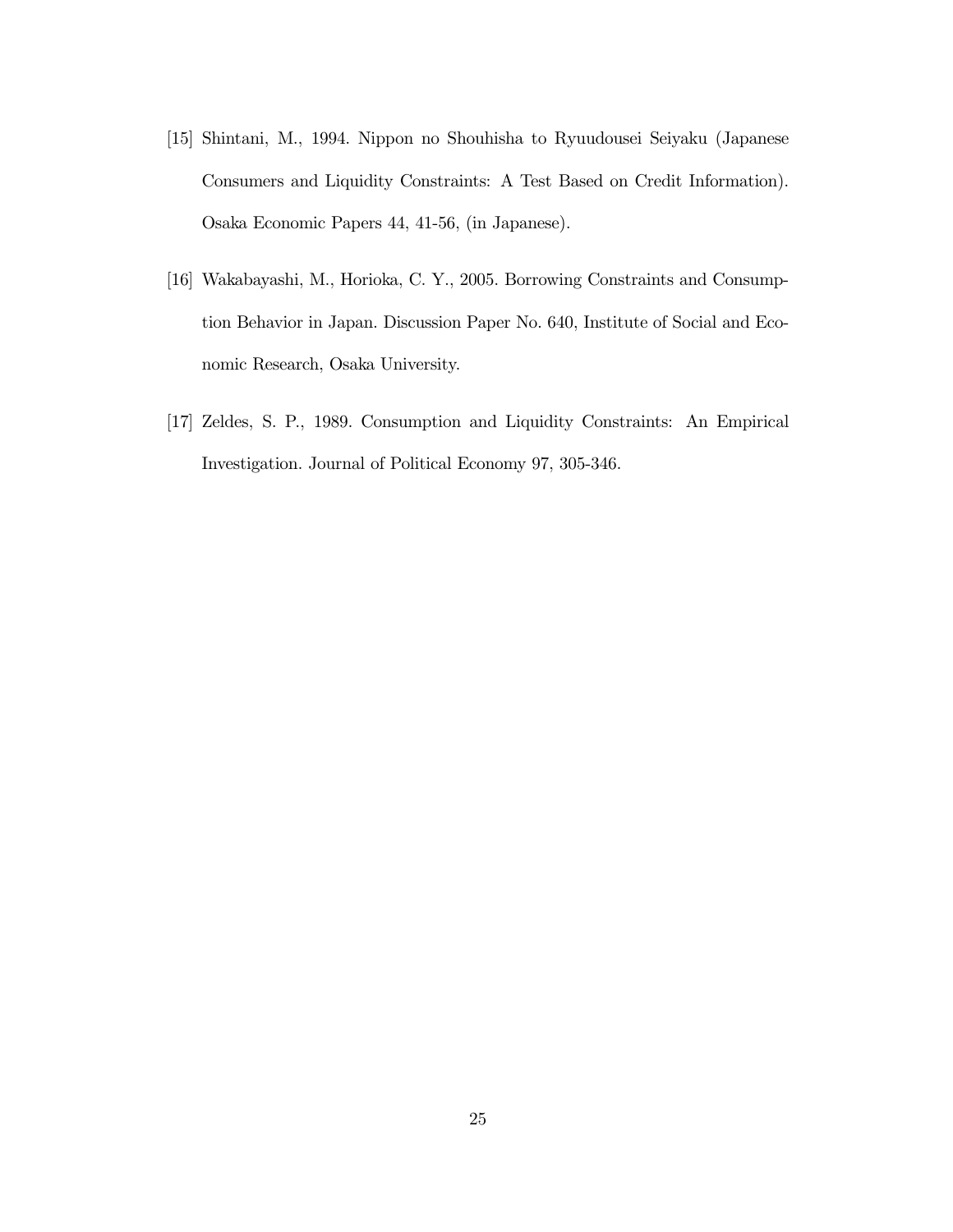| I ania I Dollowini Mole | 1993 784 households | 52.41%<br>47.59% /<br>No / Yes | 45.9%<br>housing | 39.1%<br>ថ្ងៃ | 10.1%<br>durables | 8.7%<br>clothing | 4.6%<br>leisure | 3.6%<br>children's education | 1.4%<br>children's marriage | 5.6%<br>payment for accidents | 5.3%<br>living expenses | 5.1%<br>repayment of debt | 1.2%<br>new business | 4.3%<br>other |
|-------------------------|---------------------|--------------------------------|------------------|---------------|-------------------|------------------|-----------------|------------------------------|-----------------------------|-------------------------------|-------------------------|---------------------------|----------------------|---------------|
|                         |                     | Borrowing?                     | If yes,          | to finance:   |                   |                  |                 |                              |                             |                               |                         |                           |                      |               |

# Table 1 Romowing Motives Table 1. Borrowing Motives

Notes

- and the figures in the second line and below show the proportion of households currently and the figures in the second line and below show the proportion of households currently 1. Households answering "yes" to "Borrowing?" are households that are currently in debt, 1. Households answering "yes" to "Borrowing?" are households that are currently in debt, in debt that are borrowing for each motive. Since some households are borrowing for in debt that are borrowing for each motive. Since some households are borrowing for more than one motive, the figures sum to more than 100. more than one motive, the figures sum to more than 100.
	- 2. These data are from the first wave of the Japanese Panel Survey of Consumers, 1993. 2. These data are from the first wave of the Japanese Panel Survey of Consumers, 1993. Similar tables are available for other years. Similar tables are available for other years.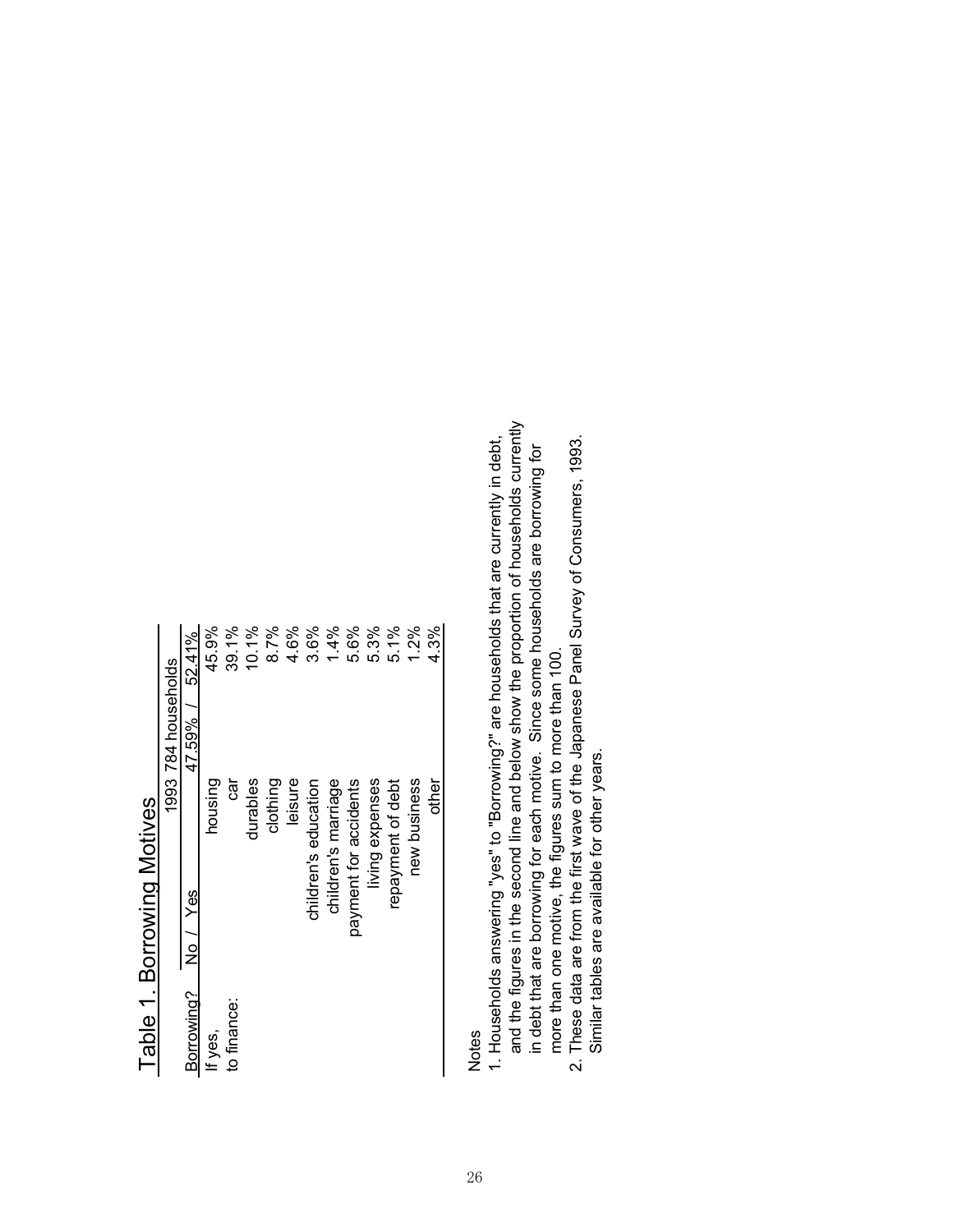|                            | Full Sample    |               | Inconstrained                               |                | Constrained                                                    |                                                                          |                                                     |                                                            |                                                                                                                          |                                                                                                 |                                                               |                                            |
|----------------------------|----------------|---------------|---------------------------------------------|----------------|----------------------------------------------------------------|--------------------------------------------------------------------------|-----------------------------------------------------|------------------------------------------------------------|--------------------------------------------------------------------------------------------------------------------------|-------------------------------------------------------------------------------------------------|---------------------------------------------------------------|--------------------------------------------|
|                            | 670 households |               | 92.39%                                      |                | 7.61%                                                          |                                                                          | Rejected                                            | (58.82%                                                    | Reduced                                                                                                                  | 76%)                                                                                            | pagann                                                        |                                            |
|                            |                | Mean Std.Dev. | Mean                                        | Std.Dev        | Mean                                                           | Std.Dev.                                                                 | Mean                                                | Std.Dev                                                    | Mean                                                                                                                     | Std.Dev                                                                                         | Mean                                                          | Std.Dev                                    |
| HusAge                     | 32.87          | 4.87          | 32.88                                       | 4.81           |                                                                | 5.55                                                                     |                                                     |                                                            |                                                                                                                          |                                                                                                 |                                                               | 5.96                                       |
| HusCollege (in percent)    | 0.337          | 0.473         | 0.360                                       |                | $32.71$<br>0.059<br>0.080<br>0.353<br>0.051<br>0.0051<br>5.275 |                                                                          | 33.07<br>0.067<br>0.967<br>0.333<br>0.047<br>0.0474 | 5.86<br>0.254<br>0.183<br>0.479<br>0.082<br>0.129<br>0.082 | $\begin{array}{l} 31.67 \\ 31.67 \\ 0.167 \\ 0.000 \\ 1.000 \\ 5.00 \\ 0.587 \\ 0.587 \\ 0.076 \\ 0.7220 \\ \end{array}$ | $5.39$<br>$0.408$<br>$0.0000$<br>$0.575$<br>$0.877$<br>$0.007$<br>$0.007$<br>$0.007$<br>$0.007$ | $32.41$<br>0.054<br>0.073<br>0.538<br>0.055<br>0.055<br>4.590 |                                            |
| HusEmployed (in percent)   | 0.996          | 0.067         | 0.997                                       | 0.480<br>0.057 |                                                                |                                                                          |                                                     |                                                            |                                                                                                                          |                                                                                                 |                                                               |                                            |
| NumFamily                  | 4.25           | 1.45          |                                             |                |                                                                |                                                                          |                                                     |                                                            |                                                                                                                          |                                                                                                 |                                                               |                                            |
| Homeown (in percent)       | 0.537          | 0.499         | 4.25<br>0.5534<br>0.324<br>0.815<br>0.0.0.0 | 1.48<br>0.498  |                                                                | $0.238$<br>$0.140$<br>$1.02$<br>$0.483$<br>$1.720$<br>$0.081$<br>$0.082$ |                                                     |                                                            |                                                                                                                          |                                                                                                 |                                                               | 0.229<br>0.164<br>0.884<br>0.696<br>0.0822 |
| Asset (in millions of yen) | 3.142          | 4.275         |                                             |                |                                                                |                                                                          |                                                     |                                                            |                                                                                                                          |                                                                                                 |                                                               |                                            |
| Debt (in millions of yen)  | 0.043          | 0.095         |                                             | 4.372<br>0.096 |                                                                |                                                                          |                                                     |                                                            |                                                                                                                          |                                                                                                 |                                                               |                                            |
| ncome (in millions of yen) | 5.774          | 2.503         |                                             | 2.488          |                                                                |                                                                          |                                                     |                                                            |                                                                                                                          |                                                                                                 |                                                               |                                            |
| Consumption (in thousands  |                |               |                                             |                |                                                                |                                                                          |                                                     |                                                            |                                                                                                                          |                                                                                                 |                                                               |                                            |
| of yen                     | 200.0          | 88.1          | <u>თ</u><br><u>ვგ</u>                       | 86.1           | 213.7                                                          | 109.9                                                                    | 217.3                                               | 119.7                                                      | 240.5                                                                                                                    | 144.8                                                                                           | 227.9                                                         |                                            |
|                            |                |               |                                             |                |                                                                |                                                                          |                                                     |                                                            |                                                                                                                          |                                                                                                 |                                                               |                                            |

Table 2. Characteristics of Constrained and Unconstrained Households Table 2. Characteristics of Constrained and Unconstrained Households

Notes

27

1. The data are from the first wave of the Japanese Panel Survey of Consumers, 1993. Similar tables are available for other years. 1. The data are from the first wave of the Japanese Panel Survey of Consumers, 1993. Similar tables are available for other years.

2. "Constrained" households include 'rejected, 'reduced' and 'discouraged' households. Since some households experienced 2. "Constrained" households include 'rejected, 'reduced' and 'discouraged' households. Since some households experienced

 two or more of the three events, the totals sum to more than 100%. two or more of the three events, the totals sum to more than 100%.

3. HusAge, HusCollege and HusEmployed denote the husband's age, college graduation, and employment status, respectively. 3. HusAge, HusCollege and HusEmployed denote the husband's age, college graduation, and employment status, respectively.

4. NumFamily denotes the number of family (household) members. 4. NumFamily denotes the number of family (household) members.

5. Asset denotes the household's total holdings of bank and postal deposits, bonds, and equities (in units of millions of yen). Debt is the 5. Asset denotes the household's total holdings of bank and postal deposits, bonds, and equities (in units of millions of yen). Debt is the household's total liabilities outstanding including housing and other loans (in units of millions of yen). household's total liabilities outstanding including housing and other loans (in units of millions of yen).

6. Income is the annual disposable income of all household members (in units of millions of yen). 6. Income is the annual disposable income of all household members (in units of millions of yen).

7. Consumption is monthly expenditure (in units of 1,000 yen). 7. Consumption is monthly expenditure (in units of 1,000 yen).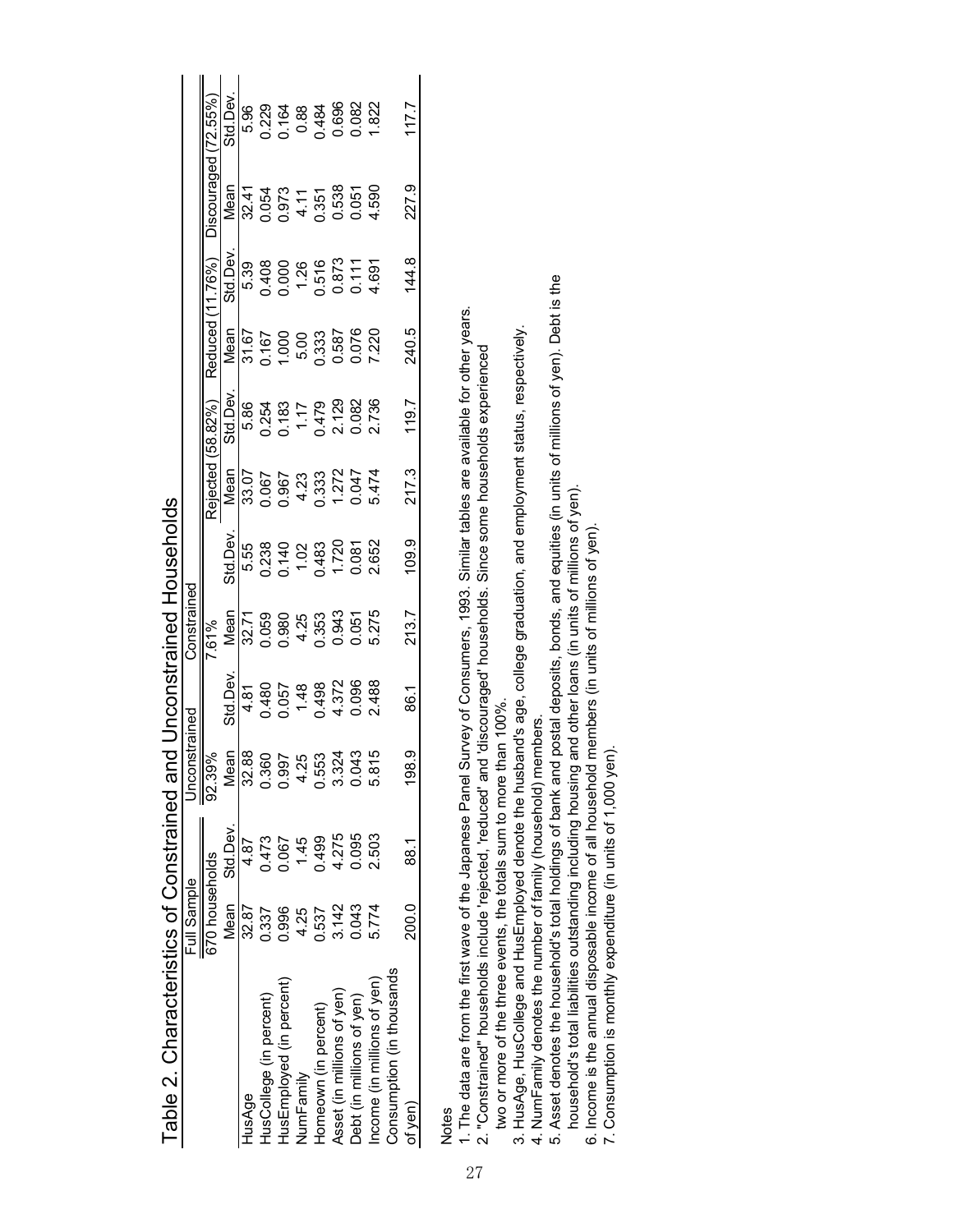### Table 3. Who Is Constrained?

Dependent Variable: "Constrained" =1 if either rejected, reduced, or discouraged.

|                                                                                 | 1993                    | 1998                    | 2003                    |
|---------------------------------------------------------------------------------|-------------------------|-------------------------|-------------------------|
|                                                                                 | <b>Marginal Effects</b> | <b>Marginal Effects</b> | <b>Marginal Effects</b> |
|                                                                                 | (standard error)        | (standard error)        | (standard error)        |
| HusAge                                                                          | 0.0029                  | 0.0061                  | $***$<br>$-0.0505$      |
|                                                                                 | (0.0054)                | (0.0121)                | (0.0139)                |
| HusAge*HusAge                                                                   | 0.0000                  | 0.0000                  | 0.0006<br>$***$         |
|                                                                                 | (0.0001)                | (0.0002)                | (0.0002)                |
| Income                                                                          | 0.0019                  | 0.0331                  | 0.0152                  |
|                                                                                 | (0.0126)                | (0.0210)                | (0.0260)                |
| Income-squared                                                                  | 0.0001                  | $0.0005$ *              | 0.0002                  |
|                                                                                 | (0.0003)                | (0.0003)                | (0.0002)                |
| Income*HusAge                                                                   | $-0.0001$               | $-0.0011$ *             | $-0.0005$               |
|                                                                                 | (0.0004)                | (0.0006)                | (0.0006)                |
| Asset                                                                           | $-0.0329$ **            | $-0.0038$               | $-0.0773$               |
|                                                                                 | (0.0156)                | (0.0246)                | (0.0240)                |
| Asset-squared                                                                   | 0.0000                  | $0.0002$ ***            | $0.0003$ **             |
|                                                                                 | (0.0001)                | (0.0001)                | (0.0002)                |
| Asset*Income                                                                    | 0.0000                  | 0.0000                  | 0.0000                  |
|                                                                                 | (0.0000)                | (0.0000)                | (0.0000)                |
| Asset*HusAge                                                                    | 0.0005                  | $-0.0003$               | 0.0012                  |
|                                                                                 | (0.0004)                | (0.0007)                | (0.0006)                |
| HusCollege                                                                      | $-0.0280$ **            | $-0.0404$               | $-0.0388$ *             |
|                                                                                 | (0.0121)                | (0.0155)                | (0.0231)                |
| HusEmployed                                                                     | $-0.1139$               | $-0.0100$               | $-0.0184$               |
|                                                                                 | (0.1722)                | (0.0687)                | (0.0785)                |
| NumFamily                                                                       | 0.0047                  | 0.0001                  | $-0.0026$               |
|                                                                                 | (0.0034)                | (0.0057)                | (0.0077)                |
| Homeown                                                                         | $-0.0233$ *             | $-0.0017$               | $-0.0308$               |
|                                                                                 | (0.0133)                | (0.0187)                | (0.0300)                |
| Debt                                                                            | 0.0520                  | 0.1755                  | $-0.0346$               |
|                                                                                 | (0.0447)                | (0.0700)                | (0.1040)                |
| AreaScale med                                                                   | $-0.0230$ **            | $-0.0024$               | $-0.0399$               |
|                                                                                 | (0.0119)                | (0.0174)                | (0.0268)                |
| AreaScale small                                                                 | $-0.0191$ **            | $-0.0215$               | $-0.0544$ **            |
|                                                                                 | (0.0084)                | (0.0193)                | (0.0261)                |
| Number of obs (households)                                                      | 670                     | 958                     | 831                     |
| Log likelihood                                                                  | $-140.29$               | $-259.07$               | $-288.66$               |
| Likelihood Ratio                                                                | 80.12                   | 74.30                   | 136.73                  |
| McFadden's Adjusted Index                                                       | 0.089                   | 0.044                   | 0.124                   |
| Normalized AIC                                                                  | 328.588                 | 566.13                  | 625.32                  |
| Partial effect on the probability of being constrained (evaluated at the means) |                         |                         |                         |
| Asset                                                                           | $-0.0155$               | $-0.0172$               | $-0.0225$               |

Notes

1. The marginal effects evaluated at the means are shown.

2. For the definitions of the variables, see the text and the notes to Table 2.

3. AreaScale med and AreaScale small are dummy variables indicating that the household lives in medium-sized and small-sized cities, respectively, rather than in a metropolitan area. Metropolitan areas denote the thirteen ordinance-designated cities.

4. The equation also includes seven regional dummies.

5. We obtain similar results when we replace Asset with broader definitions of assets such as the sum of the paid-in value of life and non-life insurance and the value of land and housing in addition to total holdings of bank and postal deposits, bonds, and equities.

6. \* indicates significant at the 10% level, \*\* indicates significant at the 5% level, and \*\*\* indicates significant at the 1% level.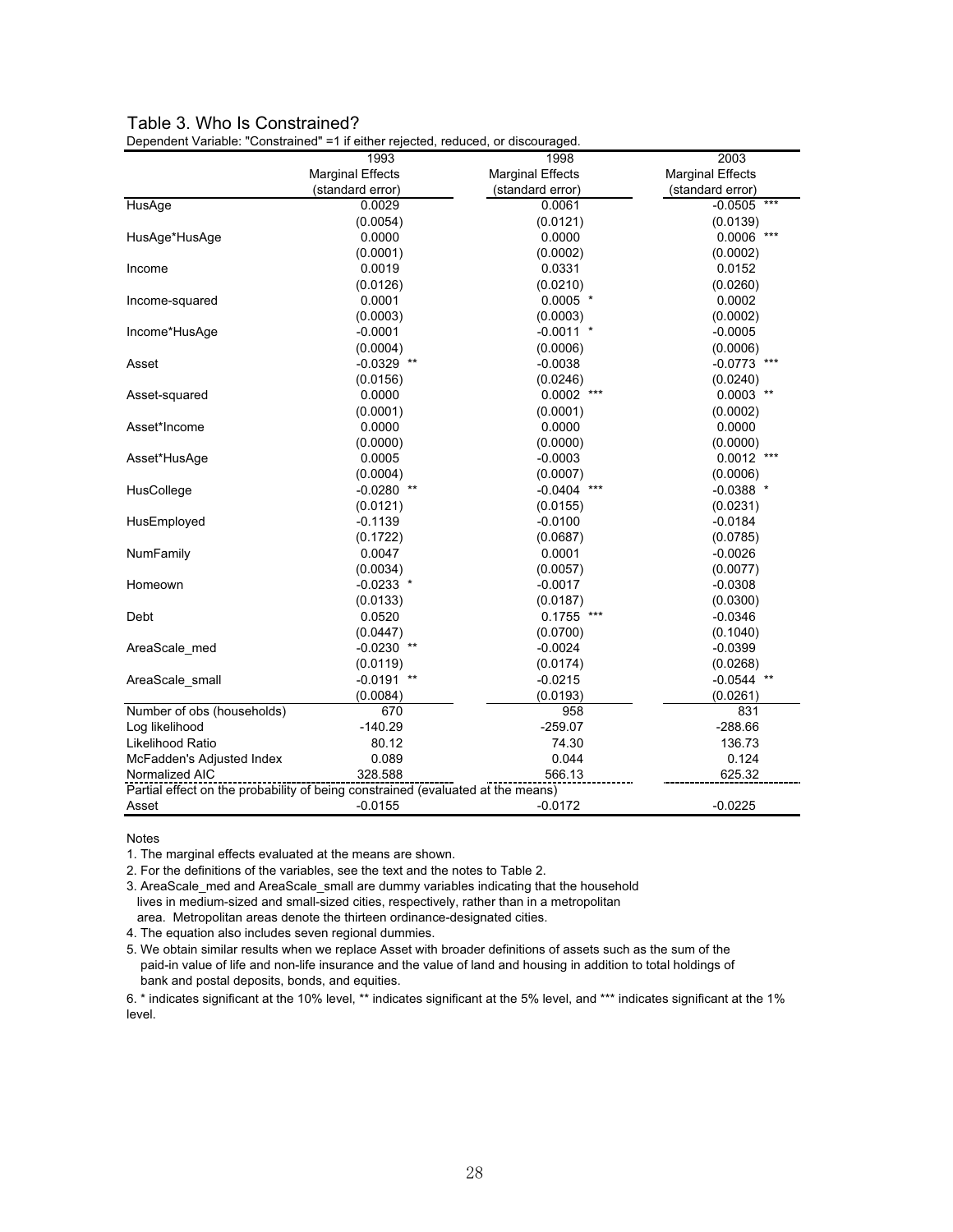| <b>SALLES</b><br>)<br>)<br>)<br>)                                                           | )<br>5<br>-               |
|---------------------------------------------------------------------------------------------|---------------------------|
| a Indicatore of Constrained Households used in the Past Literal<br>$\overline{\phantom{a}}$ | <br> <br> <br>。<br>。<br>j |

| Actually                                  |                          | 523                           |           | 2.62<br>2.  |
|-------------------------------------------|--------------------------|-------------------------------|-----------|-------------|
|                                           | unconstrained constraine | 82.99                         | (90.06)   | 9.16        |
| Basic Split using a broader definition of | assets 535 observations  | The indicator unconstrained   | predicts: | constrained |
| Actually                                  |                          | $\frac{8}{3}$                 | (35.59)   | 5.42        |
|                                           | constrained constrained  | 65.76                         | (71.81)   | 25.82       |
| Asset (Basic Split)                       | 701 observations         | unconstrained<br>he indicator | redicts:  | constrained |

| Asset (Total Wealth Split)  |                           | Actually |                               |
|-----------------------------|---------------------------|----------|-------------------------------|
| 462 observations            | unconstrained constrained |          | College Graduates (husband)   |
| The indicator unconstrained | 75.54                     |          | 310 observations              |
| predicts:                   | (79.50)                   | (56.52)  | unconstraine<br>The indicator |
| constrained                 | 19.48                     | 2.16     | predicts:                     |
|                             | (20.50)                   | (43.48)  | onstrained                    |

| sset (Extreme Split)       |                           | Actually |                                                                        |
|----------------------------|---------------------------|----------|------------------------------------------------------------------------|
| 582 observations           | unconstrained constrained |          | lotes                                                                  |
| he indicator unconstrained | 79.21                     | 361<br>თ | . "Basic Split" (1) is based on saving accounts and time deposits.     |
| redicts:                   | (85.69)                   | (47.73)  | 2. "Basic Split using a broader definiton of assets" (6) is based on s |
| constrained                | 13.23                     |          | time deposits, life and non-life insurance, and land and housing.      |
|                            | (14.31                    | (52.27)  |                                                                        |
|                            |                           |          |                                                                        |

| Actually            |                           | $\frac{6}{3}$ | (93.94)   | 0.49        | (6.06) |  |
|---------------------|---------------------------|---------------|-----------|-------------|--------|--|
|                     | unconstrained constrained | 83.70         | (91.07)   | 821         | (8.93) |  |
|                     |                           | unconstrained |           | constrained |        |  |
| Credit Card Holders | 816 observations          | The indicator | predicts: |             |        |  |

| Consumption-Income Ratio       |                           | Actually |
|--------------------------------|---------------------------|----------|
| 581 observations               | unconstrained constrained |          |
| unconstrained<br>The indicator | 84.85                     | 88       |
| predicts:                      | (92.50)                   | (83.33)  |
| constrained                    | 88                        | ٩Á       |
|                                | (7.50)                    | (16.67)  |

|                                                                                                                                                                                                                                 | Actually                                  |                           | 5.3                         | (66.67)   | 2.62        | (33.33) |
|---------------------------------------------------------------------------------------------------------------------------------------------------------------------------------------------------------------------------------|-------------------------------------------|---------------------------|-----------------------------|-----------|-------------|---------|
|                                                                                                                                                                                                                                 |                                           | unconstrained constrained | 82.99                       | (90.06)   | 9.16        | (9.94)  |
| כי המנוס ביותר המנוס להתנוע ביותר המנוס ביותר המנוס ביותר ביותר ביותר ביותר ביותר ביותר ביותר ביותר ביותר ביות                                                                                                                  | Basic Split using a broader definition of | assets 535 observations   | The indicator unconstrained | predicts: | constrained |         |
|                                                                                                                                                                                                                                 |                                           |                           | 3.00                        | (35.59)   | 5.42        | (64.41) |
|                                                                                                                                                                                                                                 | Actually                                  | unconstrained constrained | 65.76                       | $^{181}$  | 25.82       | 28.19   |
| ר איינד איינד איינד איינד איינד איינד איינד איינד איינד איינד איינד איינד איינד איינד איינד איינד איינד איינד א<br>האט איינד איינד איינד איינד איינד איינד איינד איינד איינד איינד איינד איינד איינד איינד איינד איינד איינד אי | Asset (Basic Split)                       | 701 observations          | The indicator unconstrained | predicts: | constrained |         |

 $(28.19)$ 

|               | Actually                    |                               | 7.65                          | (92.54)     | 0.62        | (7.46) |
|---------------|-----------------------------|-------------------------------|-------------------------------|-------------|-------------|--------|
|               |                             | nconstrained constrained      | 38.89                         | (96.90)     | 2.84        | (3.10) |
|               | College Graduates (husband) | 810 observations              | unconstrained<br>he indicator | predicts:   | constrained |        |
|               | ned constrained             |                               | (56.52)                       |             | (43.48)     |        |
| $\frac{1}{2}$ | inconstrai                  | 5.54                          | 9.50                          | 9.48        | 0.50        |        |
|               | 462 observations            | unconstrained<br>he indicator | redicts:                      | constrained |             |        |

1. "Basic Split" (1) is based on saving accounts and time deposits.<br>2. "Basic Split using a broader definiton of assets" (6) is based on saving and<br>time deposits, life and non-life insurance, and land and housing. predicts: (85.69) (47.73) 2. "Basic Split using a broader definiton of assets" (6) is based on saving and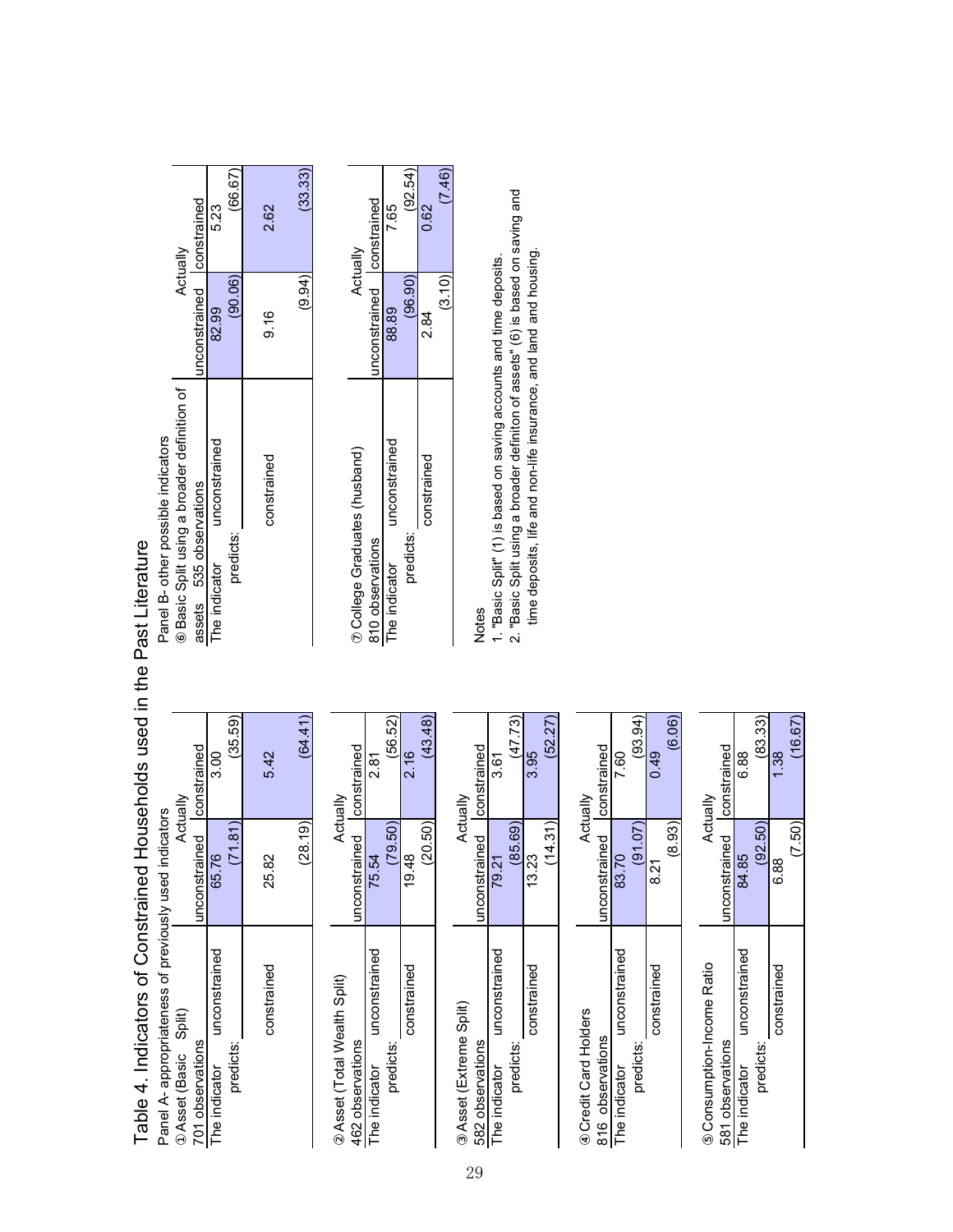|    | identified constrained and                |       | identified unconstrained households    |       | identified constrained households      |       |
|----|-------------------------------------------|-------|----------------------------------------|-------|----------------------------------------|-------|
|    | unconstrained households properly         |       | properl y                              |       | properl v                              |       |
|    | College Graduates (husband)               | 89.51 | College Graduates (husband)            | 96.90 | Asset (Basic Split)                    | 64.41 |
|    | Consumption-Income Ratio                  | 86.23 | Consumption-Income Ratio               | 92.50 | Asset (Extreme Split)                  | 52.27 |
|    | Basic Split using a broader definition of |       |                                        |       |                                        |       |
| œ. | assets*                                   | 85.61 | Credit Card Holders                    | 91.07 | Asset (Total Wealth Split)             | 43.48 |
|    |                                           |       | Basic Split using a broader definition |       | Basic Split using a broader definition |       |
|    | Credit Card Holders                       | 84.19 | of assets*                             | 90.06 | of assets*                             | 33.33 |
|    | Asset (Extreme Split)                     | 83.16 | Asset (Extreme Split)                  | 85.69 | Consumption-Income Ratio               | 16.67 |
|    | Asset (Total Wealth Split)                | 77.70 | Asset (Total Wealth Split)             | 79.50 | College Graduates (husband)            | 7.46  |
|    | Asset (Basic Split)                       | 71.18 | Asset (Basic Split)                    | 71.81 | Credit Card Holders                    | 6.06  |

Table 5. A Comparison of the Performance of Indicators of Constrained Households Table 5. A Comparison of the Performance of Indicators of Constrained Households

Note: The circled numbers refer to the indicators defined in Table 4. Note: The circled numbers refer to the indicators defined in Table 4.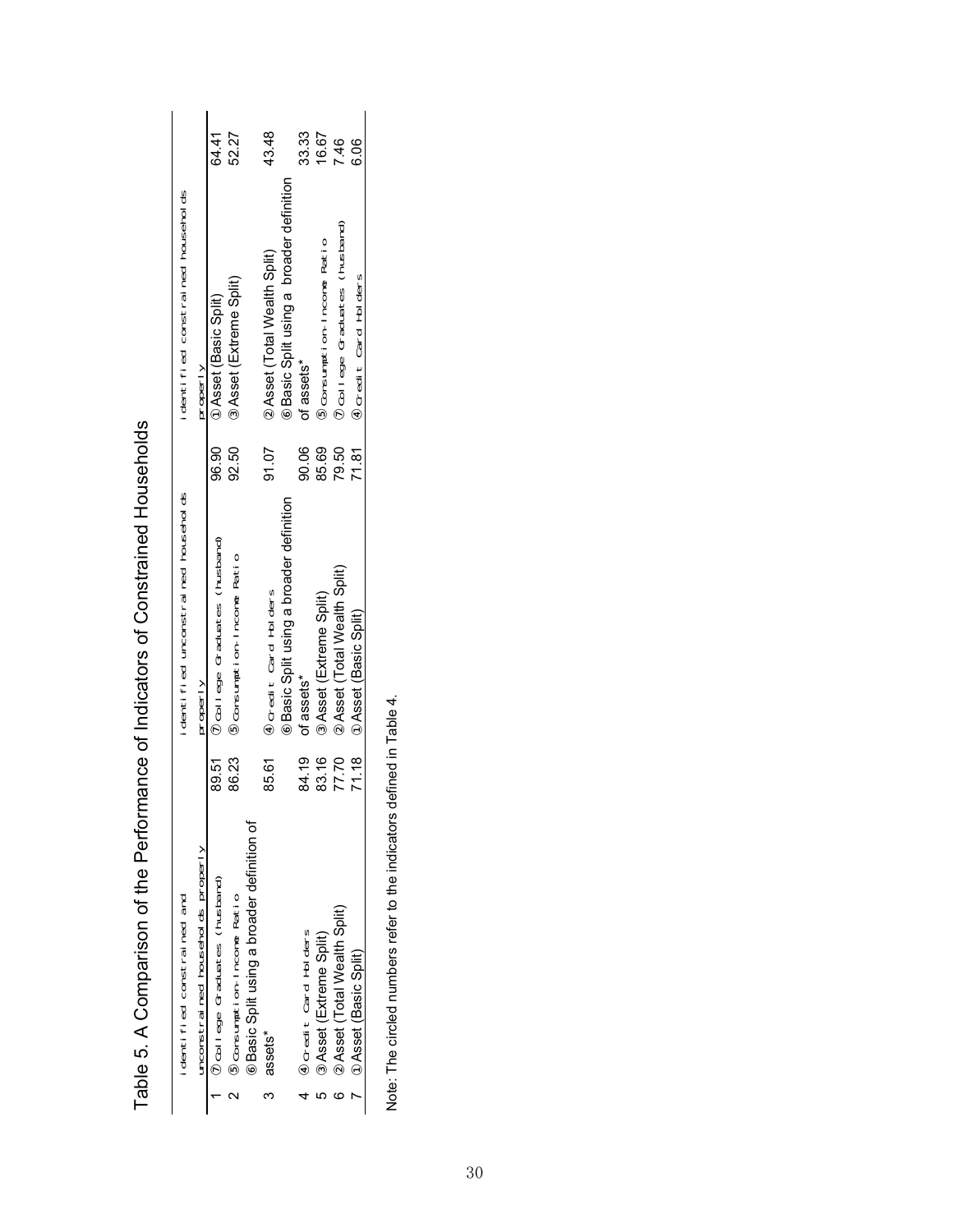|                                                                                                                                                 |         | The full sample (number of observations (households) = |                                           |         |         | The unconstrained sample (number of observations (households) |            |          |
|-------------------------------------------------------------------------------------------------------------------------------------------------|---------|--------------------------------------------------------|-------------------------------------------|---------|---------|---------------------------------------------------------------|------------|----------|
|                                                                                                                                                 |         | 4582 (1006)                                            |                                           |         |         | $= 4133(956)$                                                 |            |          |
|                                                                                                                                                 | Mean    | Dev.<br>$\frac{1}{50}$                                 | iin                                       | Max     | Mean    | Std. Dev.                                                     | iin<br>Min | Max      |
| Consumption change rates                                                                                                                        | 0.0339  | 0.4021                                                 | $-3.0681$                                 | 2.8622  | 0.0340  | 0.4004                                                        | $-3.0681$  | 2.8622   |
| Income change rates                                                                                                                             | 0.0273  | .3251                                                  | $-3.2189$                                 | 2.8622  | 0.0284  | 0.3195                                                        | $-3.2189$  | 2.6231   |
| Income change rates one                                                                                                                         |         |                                                        |                                           |         |         |                                                               |            |          |
| year earlier                                                                                                                                    | 0.0322  | 1.3177                                                 | $-3.2189$                                 | 2.8622  | 0.0314  | 0.3118                                                        | $-3.2189$  | 2.8622   |
| Income change rates two                                                                                                                         |         |                                                        |                                           |         |         |                                                               |            |          |
| years earlier                                                                                                                                   | 0.0288  | 13154                                                  | $-3.2189$                                 | 3.4012  | 0.0262  | 0.2986                                                        | $-3.2189$  | 2.8622   |
| HusAge                                                                                                                                          | 39.0650 | 4638                                                   | 25                                        | 65      | 38.9986 | 5.4189                                                        | 25         | 61       |
| Family size change rates                                                                                                                        | 4.5100  | .3941                                                  |                                           |         | 4.5236  | 1.4133                                                        |            |          |
| HusAge*HusCollege                                                                                                                               | 14.4732 | .3565<br>င္                                            |                                           | ত<br>ত  | 15.2640 | 19.5646                                                       |            | <u>৯</u> |
| Consumption variances                                                                                                                           | 4.8589  | .9381                                                  | 0.0042                                    | 97.5640 | 4.8799  | 9.1527                                                        | 0.0042     | 97.564   |
| Notes                                                                                                                                           |         |                                                        |                                           |         |         |                                                               |            |          |
| . HusCollege and HusAge are defined in the same way as in table 2. HusAge*HusCollege is the cross-product of HusAge and HusCollege. Family size |         |                                                        |                                           |         |         |                                                               |            |          |
| is the number of family members. Consumption and income changes are changes in monthly values. All changes are expressed as growth rates.       |         |                                                        |                                           |         |         |                                                               |            |          |
| 2. Consumption variances are variances of monthly                                                                                               |         |                                                        | consumption expenditures divided by 1000. |         |         |                                                               |            |          |
|                                                                                                                                                 |         |                                                        |                                           |         |         |                                                               |            |          |
|                                                                                                                                                 |         |                                                        |                                           |         |         |                                                               |            |          |
|                                                                                                                                                 |         |                                                        |                                           |         |         |                                                               |            |          |
|                                                                                                                                                 |         |                                                        |                                           |         |         |                                                               |            |          |

Table 6. Descriptive Statistics for the Euler Equation Estimation Table 6. Descriptive Statistics for the Euler Equation Estimation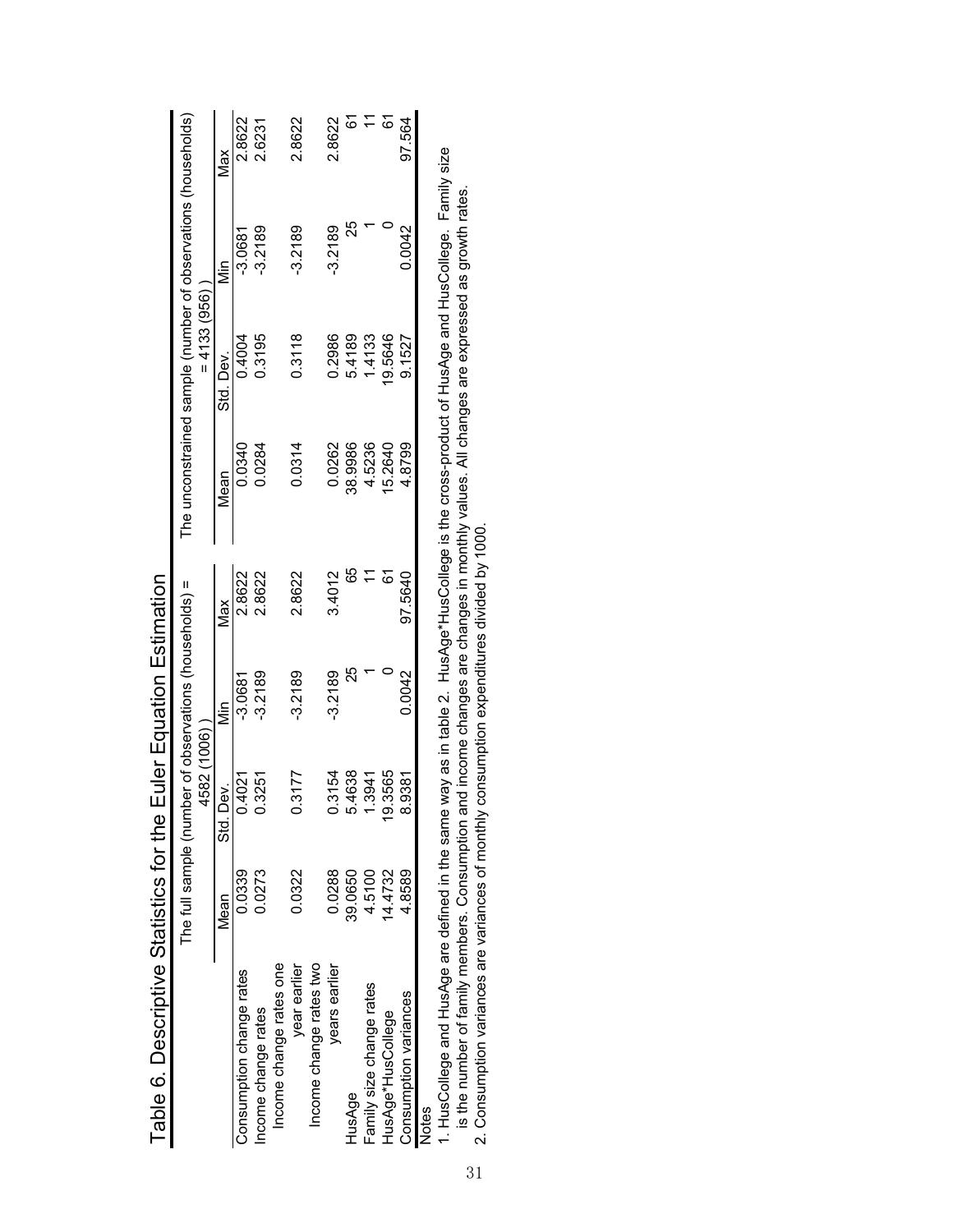| $\overline{\overline{C}}$<br>Ē<br>í |             |
|-------------------------------------|-------------|
| $\frac{1}{2}$                       | i<br>Por Fi |

| Dependent variable: Change in log consumption |                           |                 |                            |                        |
|-----------------------------------------------|---------------------------|-----------------|----------------------------|------------------------|
|                                               | (a) IV with fixed effects |                 | (b) IV with random effects |                        |
| Expected income change*                       | $*$<br>0.0939             | $***$<br>0.0968 | $***$<br>0.0929            | $\ast$<br>0.0918       |
|                                               | (0.0386)                  | (0.0401)        | (0.0359)                   | (0.0448)               |
| HusAge                                        | $-0.0296$                 | $***$<br>0.0143 | $-0.0003$                  | $-0.0019$              |
|                                               |                           | (0.0055)        | $(0.0028)$<br>$0.0112$     | $(0.0012)$<br>$0.0040$ |
| Family size change                            | $(0.0231)$<br>0.0111      | 0.0160          |                            |                        |
|                                               | (0.0076)                  | (0.0200)        | $(0.0091)$<br>0.0009       | (100047)               |
| HusAge*HusCollege                             | 0.0086                    | 0.0094          |                            | 0.0005                 |
|                                               | 0.0076)                   | (0.0082)        | 0.0008                     | (0.0003)               |
| Consumption variance                          |                           | $0.0045$ ***    |                            | ŧ<br>0.0014            |
|                                               |                           | (0.0015)        |                            | 0.0007                 |
| constant                                      | 1.0759                    | 0.3844          | $-0.0191$                  | 0.0898                 |
|                                               | (0.9544)                  | 0.2061          | (0.1165)                   | 0.0532                 |
| Number of observations                        | 4582                      | 3864            | 4582                       | 3864                   |
| Test for indiv.effects: Ui=0                  | 0.44                      | 0.43            | i                          |                        |
| Test for all coefficients=0                   | 53.20 ***                 | $61.36***$      | 28.77 ***                  | 26.12 ***              |
| ā                                             |                           |                 | 0.488                      | 0.000                  |
| Ğ<br>Ö                                        | 0.426                     | 0.415           | 0.426                      | 0.415                  |
| R-squared (for within-estimator)              | 0.014                     | 0.020           |                            |                        |
| Wu-Hausman Test for RE                        | 13.38                     | 6.92            | 13.38                      | 6.92                   |
| First stage: R-squared                        | 0.29                      | 0.31            |                            |                        |
| Test for indiv.effects: Ui=0                  | 1.01                      | 1.06            | i                          |                        |
| Test for all coefficients=0                   | $142.31***$               | $130.44***$     | 1584.00 ***                | 898.00 ***             |
| <b>Notes</b>                                  |                           |                 |                            |                        |

1. For the first stage estimations to calculate expected income change, see Appendix Table 1. 1. For the first stage estimations to calculate expected income change, see Appendix Table 1.

2. The squares of ou and ov are variances of ui and vit, where the error terms are written as eit=ui+vit. 2. The squares of  $\sigma$ u and  $\sigma$ v are variances of ui and vit, where the error terms are written as eit=ui+vit.

3. Wu-Hausman test statistics suggest that individual effects are not correlated with the explanatory variables 3. Wu-Hausman test statistics suggest that individual effects are not correlated with the explanatory variables

and that the random effect model is good enough to be estimated. However, the results of the fixed effects model are and that the random effect model is good enough to be estimated. However, the results of the fixed effects model are 4. The fixed effect model here takes a difference from the mean of time for each individual and adds the mean 4. The fixed effect model here takes a difference from the mean of time for each individual and adds the mean reported as well since they are consistent (but not efficient) even in this case. reported as well since they are consistent (but not efficient) even in this case.

of the total number of observations (both over individuals and time). Since the last term is backed into a of the total number of observations (both over individuals and time). Since the last term is backed into a "usual" mean difference, a constant remains in the estimation. "usual" mean difference, a constant remains in the estimation.

5. Time and area dummies are included in all equations. 5. Time and area dummies are included in all equations.

6. Also see the notes to Table 6. 6. Also see the notes to Table 6.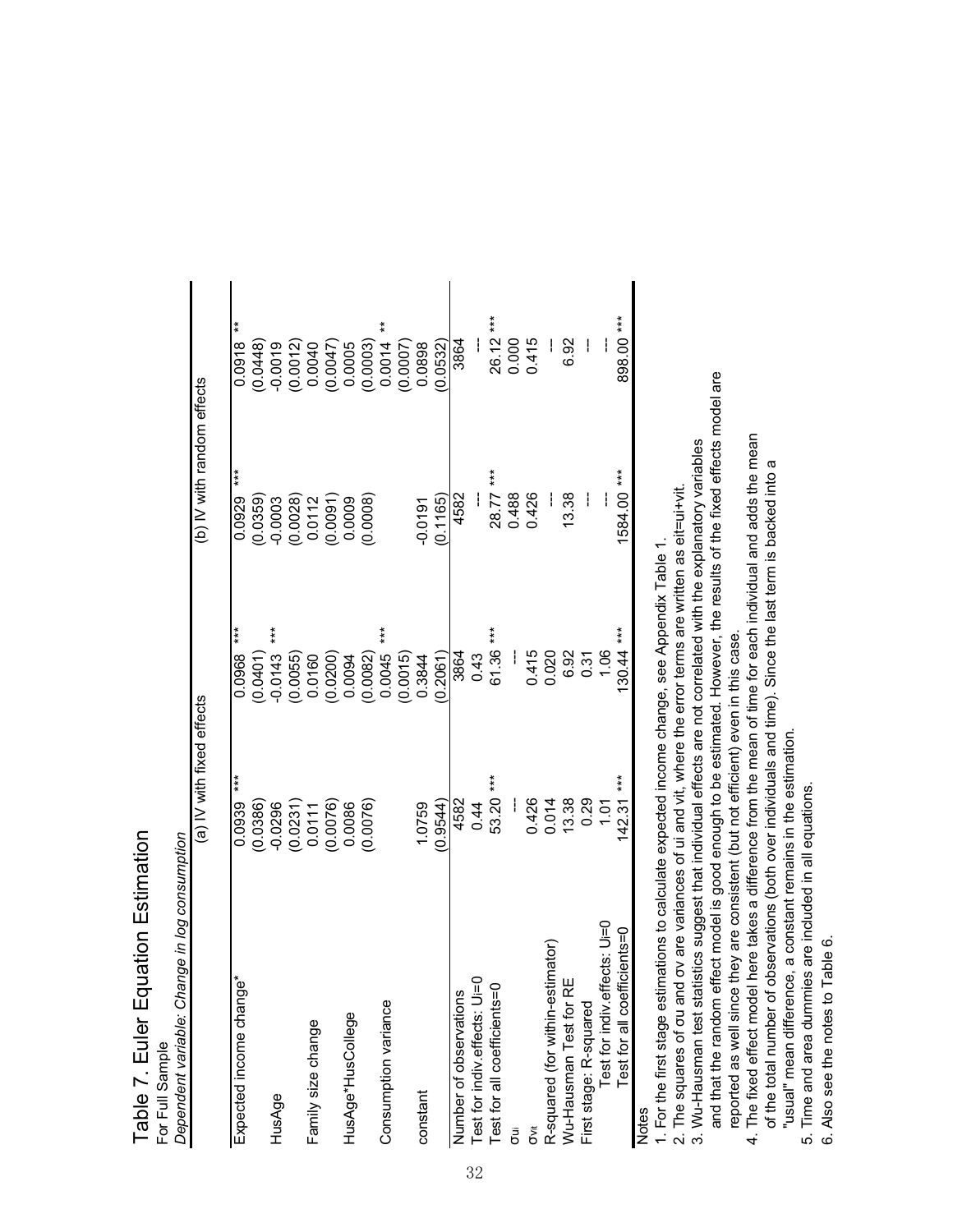| Dependent Variable: Change in log consumption<br>For Unconstrained Sample |                           |                     |                                                                                           |                 |
|---------------------------------------------------------------------------|---------------------------|---------------------|-------------------------------------------------------------------------------------------|-----------------|
|                                                                           | (a) IV with fixed effects |                     | (b) IV with random effects                                                                |                 |
| Expected Income change*                                                   | $***$<br>0.1254           | $***$<br>0.1311     | $***$<br>0.1147                                                                           | ***<br>0.1273   |
|                                                                           | (0.0422)                  | (0.0444)            | (0.0460)                                                                                  | 0.0486          |
| HusAge                                                                    | $-0.0359$                 | $\ast$<br>$-0.0143$ | $-0.0005$                                                                                 | $-0.0021$       |
|                                                                           | (0.0244)                  | (0.0059)            | (0.0012)                                                                                  | (0.0013)        |
| Family size change                                                        | 0.0158                    | 0.0148              | $\ast$<br>0.0087                                                                          | 0.0032          |
|                                                                           | (0.0174)                  | (0.0209)            | (0.0045)                                                                                  | (0.0049)        |
| Husage*HusCollege                                                         | 0.0093                    | 0.0108              | 0.0005                                                                                    | 0.0005          |
|                                                                           | (0.0080)                  | (0.0087)            | (0.0003)                                                                                  | (0.0003)        |
| Consumption variance                                                      |                           | $\ast$<br>0.0033    |                                                                                           | 0.0009          |
|                                                                           |                           | (0.0016)            |                                                                                           | (0.0007)        |
| Constant                                                                  | 1.2951                    | 0.3636              | 0.0060                                                                                    | 0.1006          |
|                                                                           | (1.0071)                  | (0.2181)            | (0.0508)                                                                                  | 0.0558          |
| Number of observations                                                    | 4133                      | 3463                | 4133                                                                                      | 3463            |
| Test for indiv.effects: Ui=0                                              | 0.45                      | 0.44                |                                                                                           |                 |
| Test for all coefficients=0                                               | 52.52 ***                 | 56.11 ***           | $27.23***$                                                                                | 25.58 ***       |
| J                                                                         | 0.321                     | 0.292               | 0.000                                                                                     | 0.000           |
| Š                                                                         | 0.425                     | 0.413               | 0.426                                                                                     | 0.413           |
| R-squared                                                                 | 0.015                     | 0.020               | ł                                                                                         |                 |
| Wu-Hausman Test for RE                                                    | 3.59                      | 8.44                | 3.59                                                                                      | 8.44            |
| 1st stage: R-squared                                                      | 0.28                      | 0.30                | I                                                                                         |                 |
| Test for indiv.effects: U=0                                               | 1.04                      | $1.08**$            | i                                                                                         |                 |
| Test for all coefficients=0                                               | $123.50***$               | 110.88 ***          | 920.00 ***                                                                                | 787.00 ***      |
| The difference in the reacti                                              |                           |                     | on of consumption to expected income between the full sample and the unconstrained sample |                 |
| ndard error)<br>Difference (star                                          | $-0.032(0.057)$           | $-0.034(0.060)$     | $-0.022(0.058)$                                                                           | $-0.036(0.066)$ |
| Notas                                                                     |                           |                     |                                                                                           |                 |

Table 8. Do Constraints Matter?

Table 8. Do Constraints Matter?

Notes<br>1. There are no significant differences in the reaction of consumption to expected income between the full sample and the unconstrained sample.<br>2. Also see the notes to Table 7. 1. There are no significant differences in the reaction of consumption to expected income between the full sample and the unconstrained sample. 2. Also see the notes to Table 7.